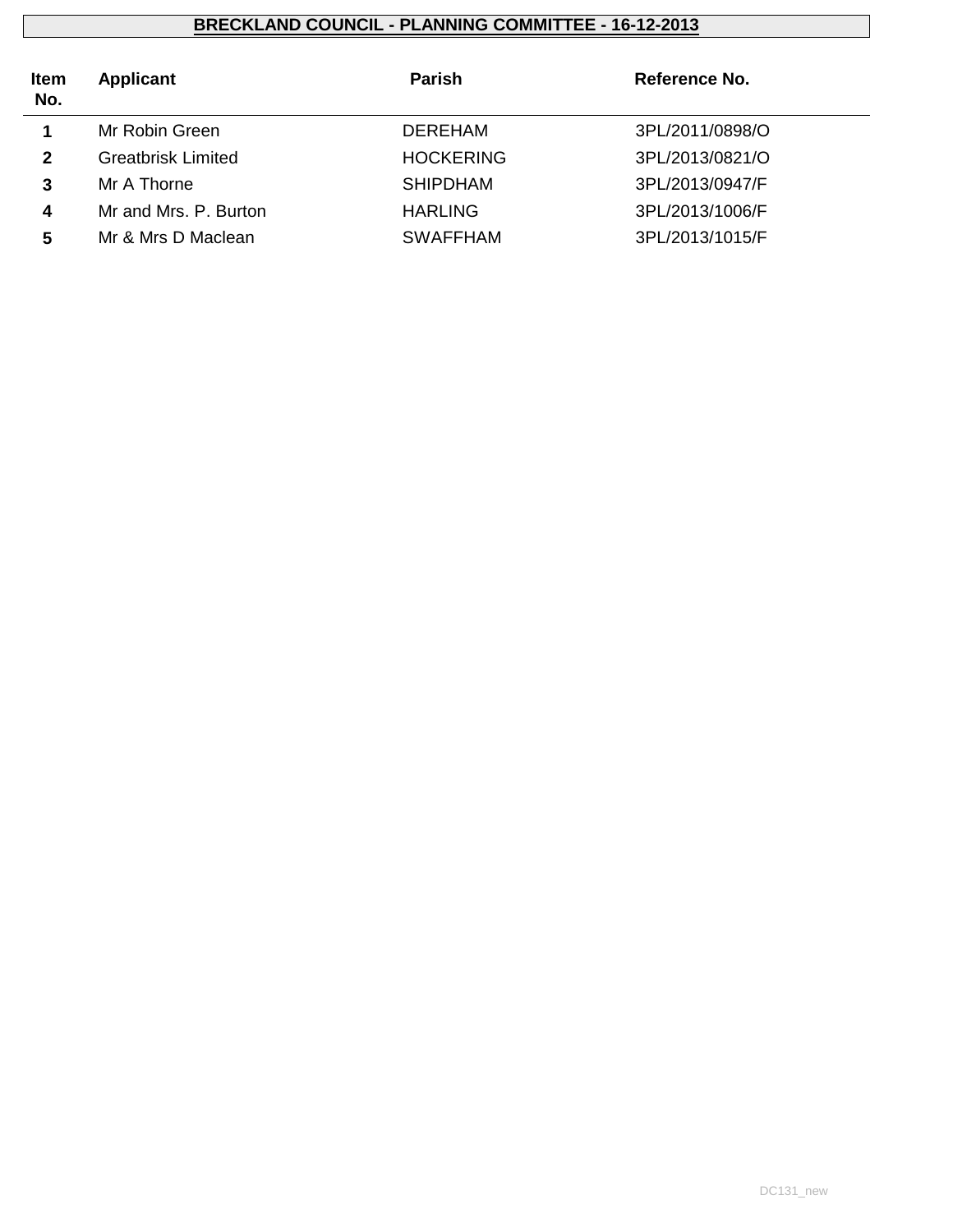| <b>ITEM</b>      | 1                                                                                         | <b>REPORT RECOMMENDING APPROVAL</b> |                                  |                            |  |   |
|------------------|-------------------------------------------------------------------------------------------|-------------------------------------|----------------------------------|----------------------------|--|---|
| <b>REF NO:</b>   | 3PL/2011/0898/O                                                                           |                                     | <b>CASE OFFICER: Chris Raine</b> |                            |  |   |
| <b>LOCATION:</b> | <b>DEREHAM</b>                                                                            |                                     | <b>APPN TYPE:</b>                | Outline                    |  |   |
|                  | Greenfields Road/Wheatcroft Way                                                           |                                     | <b>POLICY:</b>                   | <b>Out Settlemnt Bndry</b> |  |   |
|                  |                                                                                           |                                     | <b>ALLOCATION: No Allocation</b> |                            |  |   |
|                  |                                                                                           |                                     | <b>CONS AREA: N</b>              | TPO:                       |  | Y |
|                  | <b>APPLICANT:</b> Mr Robin Green<br>Church Farmhouse Bawburgh                             |                                     | <b>LB GRADE:</b>                 | - N                        |  |   |
| <b>AGENT:</b>    | Lucas Hickman Smith                                                                       |                                     |                                  |                            |  |   |
|                  | 21 Town Green Wymondham                                                                   |                                     |                                  |                            |  |   |
|                  | <b>PROPOSAL:</b> Construction of 220 homes with associated landscaping and infrastructure |                                     |                                  |                            |  |   |

 **RECOMMENDATION Outline Planning Permission**

**See Agenda Item 8a - Pages 14 - 22**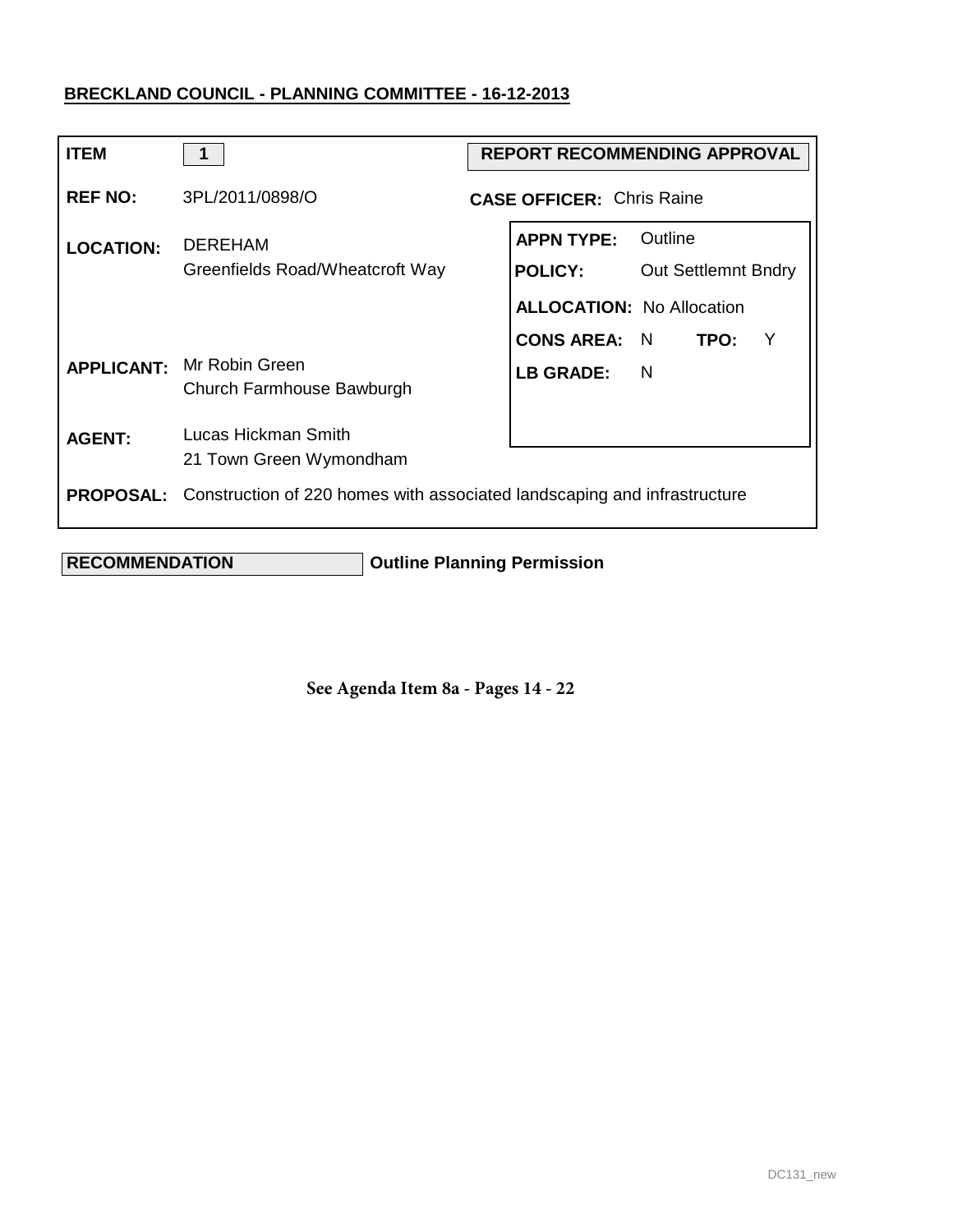| <b>ITEM</b>      | 2 <sup>2</sup>                                                | <b>RECOMMENDATION: REFUSAL</b> |                                             |                            |  |  |
|------------------|---------------------------------------------------------------|--------------------------------|---------------------------------------------|----------------------------|--|--|
| <b>REF NO:</b>   | 3PL/2013/0821/O                                               |                                | <b>CASE OFFICER: Chris Raine</b>            |                            |  |  |
| <b>LOCATION:</b> | <b>HOCKERING</b><br>Land off Heath Road                       |                                | <b>APPN TYPE: Outline</b><br><b>POLICY:</b> | <b>Out Settlemnt Bndry</b> |  |  |
|                  |                                                               |                                | <b>ALLOCATION: No Allocation</b>            |                            |  |  |
|                  | <b>APPLICANT:</b> Greatbrisk Limited<br>$c/o$ agent           |                                | CONS AREA: N TPO:<br><b>LB GRADE:</b>       | $\blacksquare$<br>N        |  |  |
| <b>AGENT:</b>    | <b>RGP Ltd</b><br>130 New Walk Leicester                      |                                |                                             |                            |  |  |
|                  | <b>PROPOSAL:</b> Residential development (up to 18 dwellings) |                                |                                             |                            |  |  |

#### **KEY ISSUES**

Principle of development Highway safety Impact on character and appearance of the area

### **DESCRIPTION OF DEVELOPMENT**

The application seeks outline planning permission for a residential development up to 18 dwellings with all matters reserved. An indicative layout plan has been submitted which provides for 18 dwellings accessed via a single access onto Heath Road. The application form indicates that 7 of the 18 dwellings would be affordable units, this equates to 39% of the total.

### **SITE AND LOCATION**

The site lies on the edge of the village of Hockering, outside the Settlement Boundary, and is presently agricultural land. The site lies to the east of the Heath Road carriageway with existing residential dwellings to the north, east and south-east. To the south-west is an area of vacant land. The site boundaries are made up of predominantly mature vegetation.

### **EIA REQUIRED**

No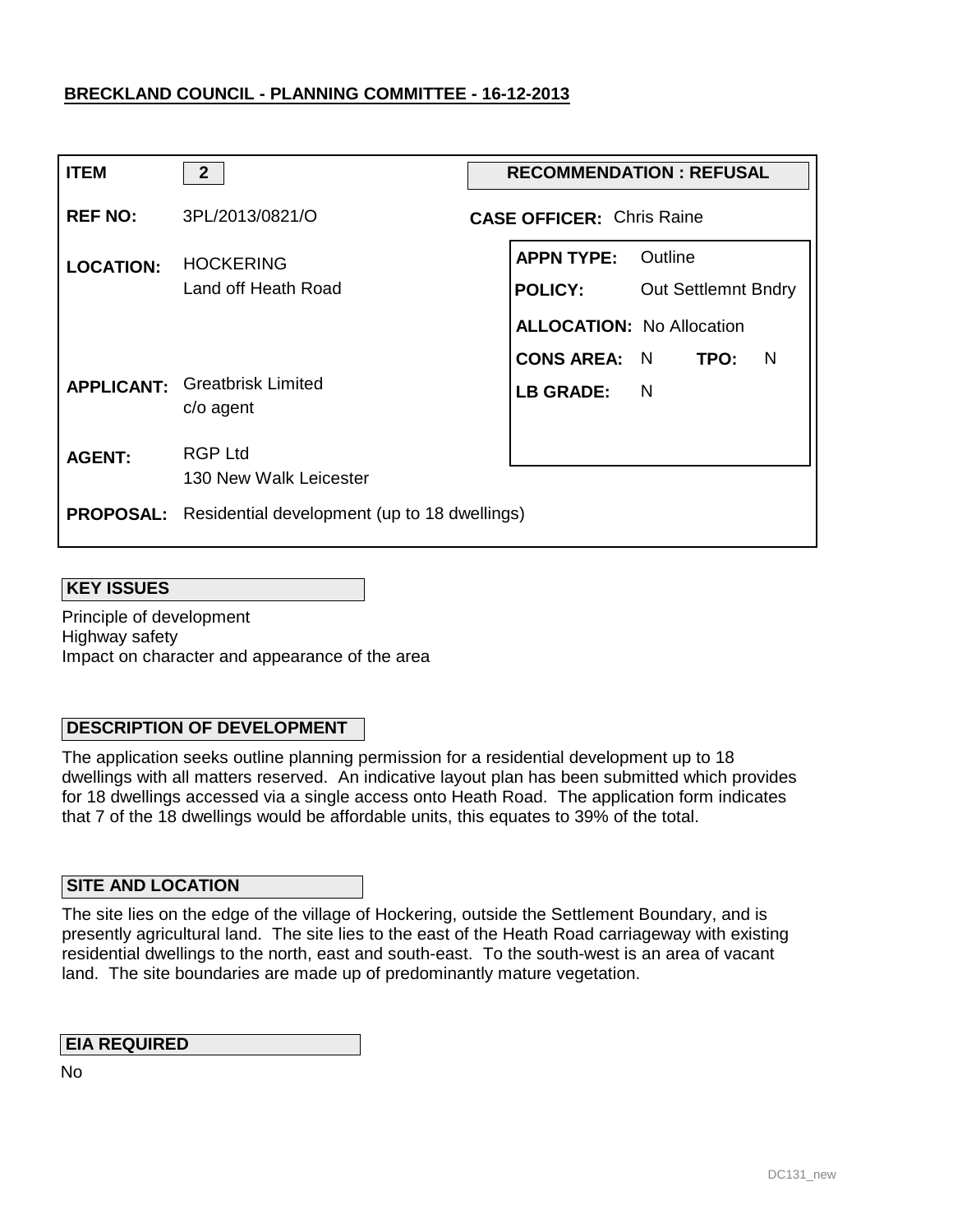### **RELEVANT SITE HISTORY**

No relevant site history

### **POLICY CONSIDERATIONS**

The following policies of the adopted Breckland Core Strategy and Development Control Policies and the adopted Site Specific Policies and Proposals Document, including the Proposals Maps, have been taken into consideration in the determination of this application. The provisions of the National Planning Policy Framework have also been taken into account, where appropriate

- DC.01 Protection of Amenity
- DC.04 Affordable Housing Principles
- DC.11 Open Space
- DC.12 Trees and Landscape
- DC.14 Energy Efficiency
- DC.16 Design
- NPPF With particular regard to para. 49.

### **CIL / OBLIGATIONS**

A legal agreement would be required to secure affordable housing and open space provision.

### **CONSULTATIONS**

### **HOCKERING P C -**

Hockering Parish Council is unanimously opposed to this application.

It is outside the village guidelines and its viability must be called into question. Hockering village already has an imbalance in the number of low-cost houses, as opposed to properties that could support and help the school, bus service, village shop and pub. The percentage of low-cost housing here is higher than in most neighbouring villages of similar size (this application requires 40%). The community mix will be seriously imbalanced.

There are also flooding areas in this part of the village - as will be recalled by the Planning Department when The Glebe was constructed (there were drainage problems in building this development).The village and those who live in The Glebe would consider further building to be to the detriment of existing residents.

The site entrance/exit leads straight onto a road calming area. Heath Road is a dangerous road as witnessed by the serious accident which took place on Friday 1 November when an HGV drove straight into three cars parked at the side of the road. This development will mean an increase in traffic and potential parking issues. It is a potentially dangerous proposition. The village is strongly opposed to the application.

### **NORFOLK COUNTY COUNCIL HIGHWAYS**

Whilst I have no objection in principle to residential development of this scale, until the following issues are addressed the County Council would wish to raise a holding highways objection to this application.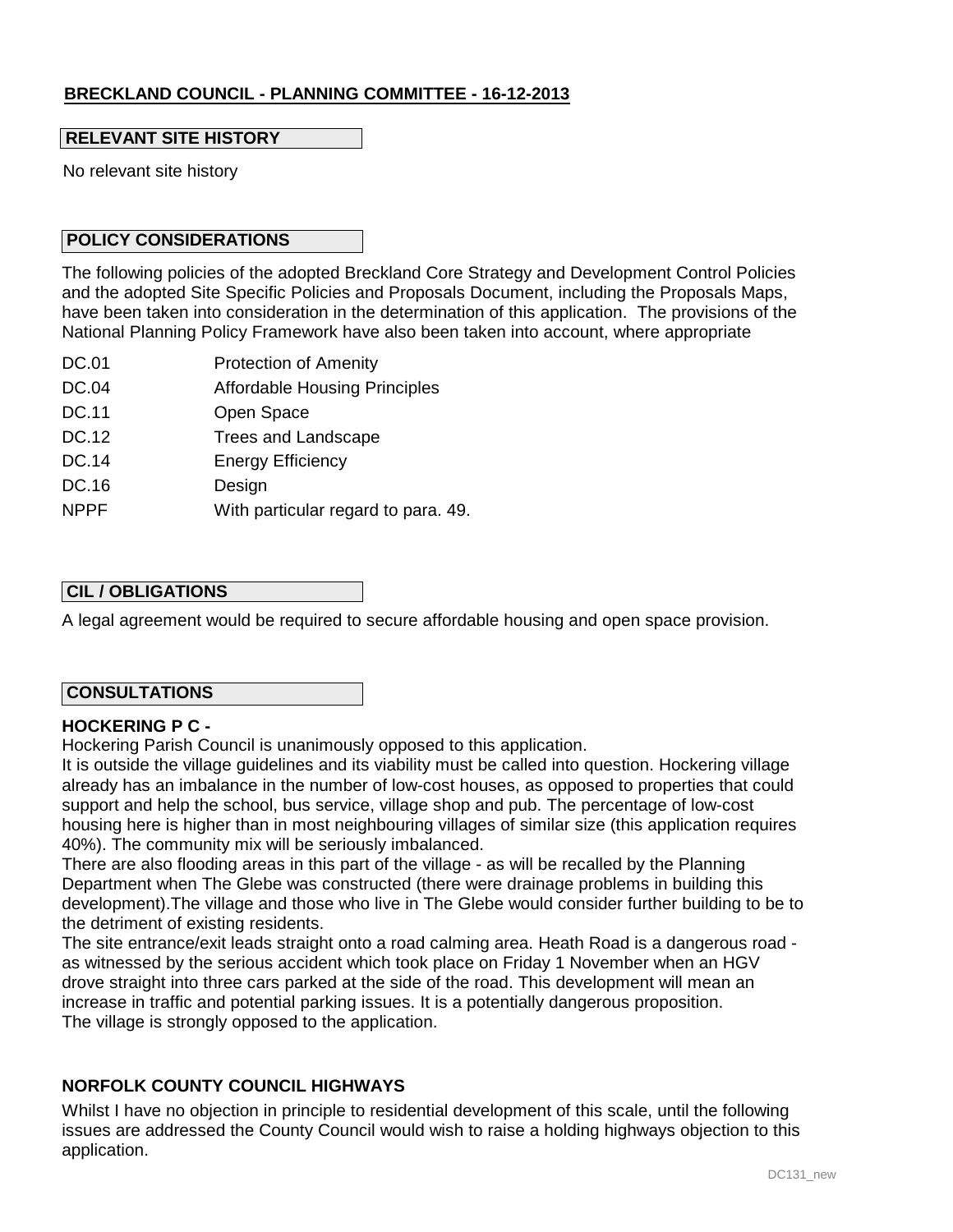1. Due to the volume of HGV traffic on Heath Road and its prime function being the movement of traffic, visibility splays in accordance with Manual for Streets would not be appropriate in this instance. Therefore, unless evidence is provided to the contrary I would require visibility splays from the site access measuring 2.4 x 90m in both directions.

2. Further residential development on the east side of Heath Road must be provided with a continuous footpath on this side of the carriageway that links with existing provision to the south.

### **TREE & COUNTRYSIDE CONSULTANT**

The indicative layout fills the site to the extent that the rural character of the hedgerows would be effectively lost. As this proposal is not a settlement core development, a lower density of housing would be more sympathetic to the agrarian landscape character.

### **CRIME REDUCTION & ARCHITECTURAL LIAISON OFFICER**

Observations on meeting Secured By Design status.

### **HOUSING ENABLING OFFICER**

No objection.

Hockering and the surrounding areas has an identified need for affordable housing.

Sites located outside of the development boundary should be solely for affordable dwellings to meet an identified local need. However, if the 5-year land supply argument is accepted then 40% of the proposed dwellings should be provided as affordable, preferably of a mix of 70% rented and 30% intermediate housing.

Hockering would benefit from a mix of smaller affordable dwellings and a small number of larger family-sized accommodation.

We expect the affordable dwellings to be designed and built to at least the minimum Homes and Communities Agency design standards (Housing Quality indicators) and to be built to at least code level 3. The method of delivery of the affordable dwellings shall need to be agreed with the Council, but we will expect to see further information to indicate how the affordable dwellings shall be delivered for eligible persons in perpetuity.

### **CONTAMINATED LAND OFFICER**

No objections subject to conditions and an informative.

### **NATURAL ENGLAND**

No objection.

# **ANGLIAN WATER SERVICE**

No objection subject to a condition.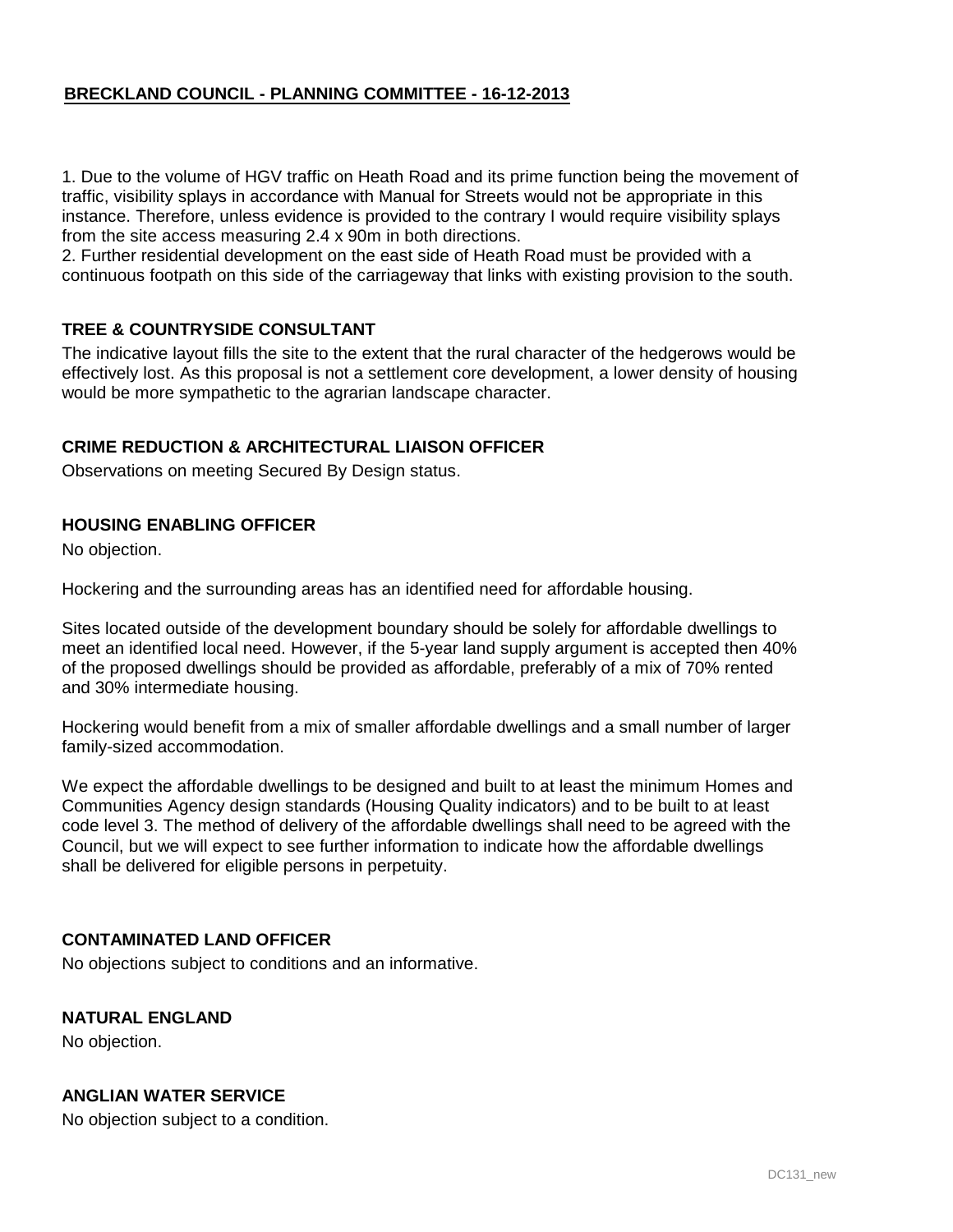### **REPRESENTATIONS**

Objections have been received, a summary of which is as follows:

Detrimental to neighbour amenity; flood and drainage concerns; disproportionate amount of social housing and 2 bed units; too large; the site is outside of the settlement boundary; access and highway related concerns; the site is on an HGV route; increased noise and light pollution and infrastructure capacity issues.

One letter was received which highlighted that they had no objection in principle to residential development on the site.

#### **ASSESSMENT NOTES**

\* The application is referred to the Planning Committee as it is a major application where there has been strong interest from local parties including the Parish Council.

#### Principle of Development

\* The site is outside of the Settlement Boundary for Hockering and, as such, there is a general presumption against new residential development unless there are special circumstances eg agricultural worker's dwelling in accordance with Policies SS1 and DC2 of the Breckland Core Strategy and the National Planning Policy Framework (NPPF). Notwithstanding this, it is evident that the District does not benefit from having a 5 year supply of housing land and the NPPF makes provision, in principle, for Local Planning Authorities to positively consider sites that are not within defined Settlement Boundaries. This must be balanced against other policy requirements and aims eg securing sustainable development, protecting the countryside, good design etc.

#### Highway Safety

\* The Highway Authority has confirmed that while they have no objection in principle, they have concerns with regard to the ability of the applicant to provide suitable visibility splays, which in this instance need to be 2.4m x 90m given the fact that Heath Road is an HGV route and as such carries significant volumes of traffic.

\* Furthermore, they have also highlighted the need to provide a continuous footpath along the site frontage adjacent to Heath Road so as to link into the existing footpath provision to the south.

Impact upon the character and appearance of the area

\* Whilst all matters are reserved, it is evident from the indicative plan that providing 18 dwellings on this site would create an overly dense development for this edge of village location which is characterised by a lower density and more loose knit arrangement.

\* The requirements of the Highway Authority to increase visibility splays from the site access, given that Heath Road is an HGV route, and the creation of a footpath along the site frontage onto Heath Road, would necessitate the removal of the vegetation along the site frontage. This significant boundary treatment represents an attractive and prominent feature within the streetscene and as such there is concern at the significant impact its loss would have. In the event it was agreed that this could be lost to meet the Highway Authority's requirements, it would be necessary for any future detailed layout to create a stronger presence fronting onto Heath Road, which reinforces the inability of the site to provide for 18 dwellings whilst respecting the character and appearance of the locality.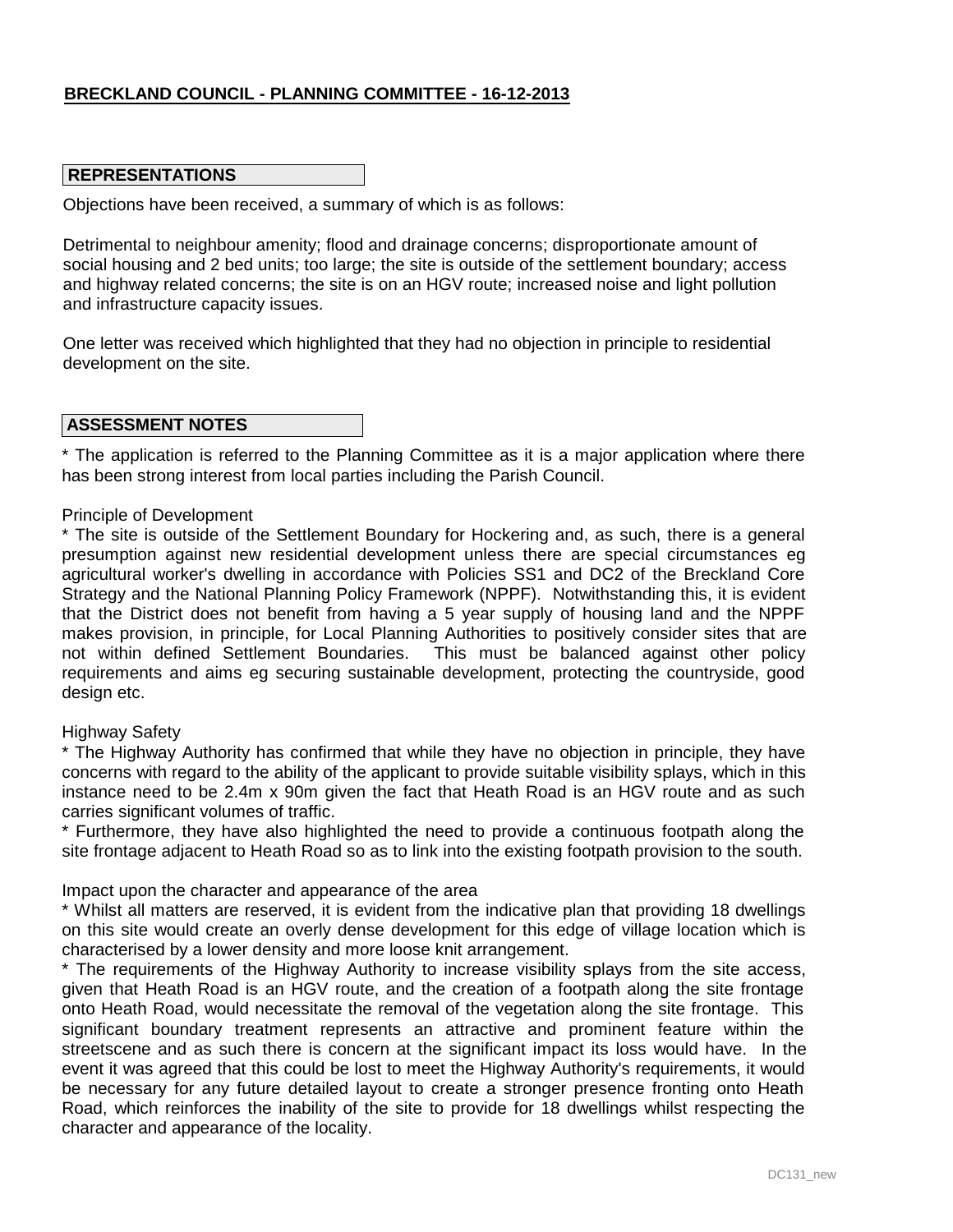Other issues

\* The application does not seek to deal with any matters at this time and, as such, it is not possible to assess the precise impact on neighbour amenity, design, drainage etc. However, in respect of drainage, Anglian Water has requested a condition requiring details of a surface water management strategy should planning permission be granted to prevent environmental and amenity problems arising from flooding.

\* The applicant proposes to provide 7 of the 18 dwellings as "affordable" units (39%). This is considered satisfactory in light of the policy requirements of Policy DC4 of the Breckland Core Strategy. This would necessitate a legal agreement which the applicant is agreeable to.

\* Likewise, open space contributions would also be secured through a legal agreement in accordance with Policy DC11 of the Breckland Core Strategy.

#### **Conclusion**

\* In conclusion, notwithstanding the lack of a 5 year housing land supply within the District, the application has failed to demonstrate that the site can accommodate the level of development proposed and fails to satisfy the requirements of the Highway Authority. On this basis the application is recommended for refusal.

#### **RECOMMENDATION**

### **Refusal of Outline Planning Permission**

### **REASON(S) FOR REFUSAL**

- **9900** Outside settlement boundary
- **9900** Failure to have adequate regard for its surroundings
- **9900** Highway safety concerns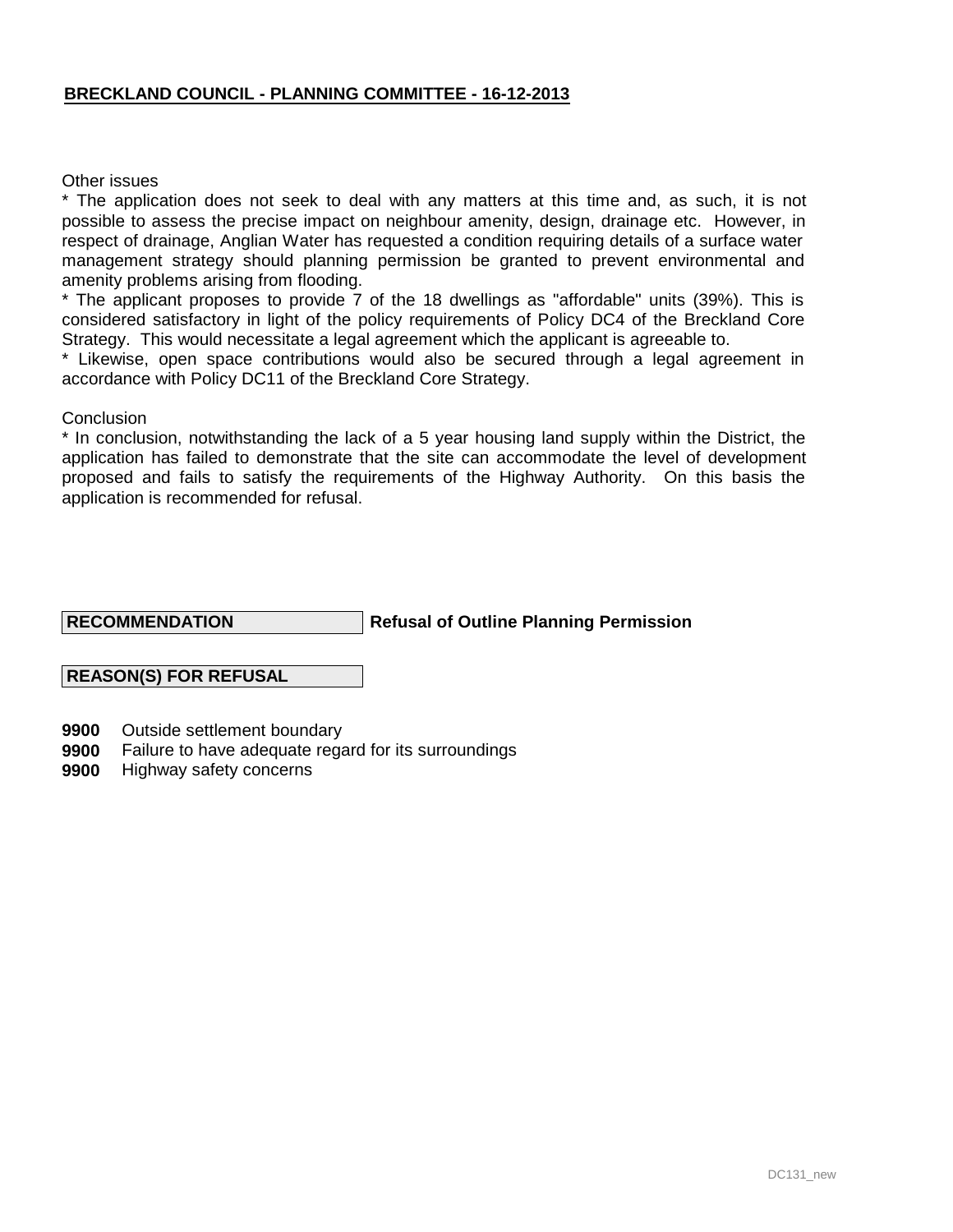| <b>ITEM</b>                   | 3                                                       | <b>RECOMMENDATION: APPROVAL</b>                                                             |                |      |   |
|-------------------------------|---------------------------------------------------------|---------------------------------------------------------------------------------------------|----------------|------|---|
| <b>REF NO:</b>                | 3PL/2013/0947/F                                         | <b>CASE OFFICER: Heather Burlingham</b>                                                     |                |      |   |
| <b>LOCATION:</b>              | <b>SHIPDHAM</b><br>Ash Farm<br>King Row                 | <b>APPN TYPE:</b><br><b>POLICY:</b> Out Settlemnt Bndry<br><b>ALLOCATION: No Allocation</b> | - Full         |      |   |
| <b>APPLICANT: Mr A Thorne</b> | Ash Farm King Row                                       | <b>CONS AREA: N</b><br><b>LB GRADE:</b>                                                     | $\overline{N}$ | TPO: | N |
| <b>AGENT:</b>                 | <b>ADM Architectural</b><br>Flint Cottage Shropham Road |                                                                                             |                |      |   |
|                               | <b>PROPOSAL:</b> Erection of hay storage barn           |                                                                                             |                |      |   |

### **KEY ISSUES**

Principle of development Scale, design and materials appropriate to use and rural location Impact on wider landscape Impact on amenity Control over future uses in the interests of amenity and highway safety

### **DESCRIPTION OF DEVELOPMENT**

The application relates to the erection of an agricultural building for the storage of hay. The building measures 48m x 26m to a maximum height of 10m with eaves at 6.6m. To a height of 3.2m the sides are open with Yorkshire boarding above to the eaves. A 5m high doorway provides access to the building for large vehicles. The gables are finished in natural grey fibre cement cladding. The roof is fibre cement profiled sheeting in grey.

#### **SITE AND LOCATION**

The site is part of a wider holding known as Ash Farm or Gilbert Stud set in a rural location, part of an area of sporadic residential development off the main Watton Road some distance outside the village of Shipdham. The site has been established for equine uses for a number of years. The holding is said to extend to some 40 acres, part of which produces over 250 large bales of hay each year. The wider site includes two dwellings, holiday accommodation, a ménage, a stable block with worker's accommodation, a horse exerciser and tractor shed with associated paddocks. (See history of site).

The building is proposed to be sited beyond existing dwellings and buildings, north east of King Row and accessed from a separate access to the south of the residential access. The northern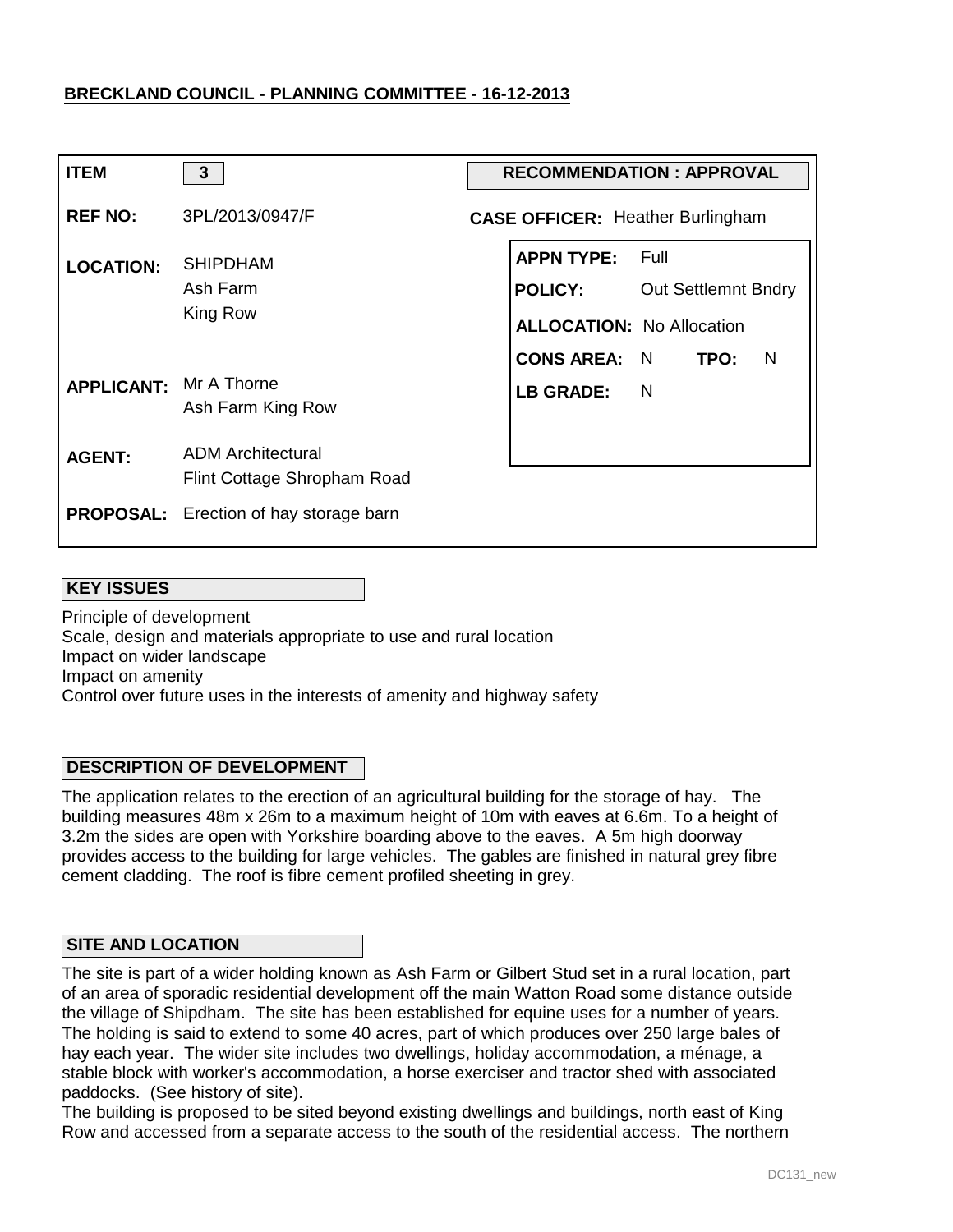boundary benefits from recent planting which provides some screening to the site from the Watton Road. Agricultural land lies to the north and south of Ash Farm. The nearest dwellings to the site are at Corner Farm to the north west of Ash Farm.

### **EIA REQUIRED**

No

### **RELEVANT SITE HISTORY**

3PL/2008/1276 - U shaped stable complex comprising 10 stables, hay barn, feed room & tack room - Approved

3PL/2009/0444 - New cottage style replacement dwelling - Approved

3PL/2010/0100 - Extension to farmhouse, replacement garage, tractor shed and workshop approved

3PL/2011/1108 - Two new holiday homes - Approved subject to condition limiting occupation to holiday accommodation only

3PL/2011/1304 - Extension to stable block (retrospective) - Approved

3PL/2011/1305 - Conversion of redundant barns to provide 4 equine accommodation units -

Approved subject to condition requiring it to remain as holiday accommodation in connection with Gilbert Stud

3PL/2011/1306 - change of use of tackroom to self contained grooms quarters within existing garage block - Approved subject to condition requiring it to be occupied in connection with the Gilbert Stud only.

3PL/2011/1308 - Change of use of land to livery and horse paddocks in association with the Gilbert Stud (retrospective) - Approved

3AG/2011/0025 - Tractor shed and mess room - No prior approval required

3PL/2012/0673 - Replace horse exerciser with new 167.4m diameter exerciser including clear polycarbonate roof cover - Approved

3PL/2012/0745 - Erection of two solar/wind powered external lights (retrospective) - Approved

### **POLICY CONSIDERATIONS**

The following policies of the adopted Breckland Core Strategy and Development Control Policies and the adopted Site Specific Policies and Proposals Document, including the Proposals Maps, have been taken into consideration in the determination of this application. The provisions of the National Planning Policy Framework have also been taken into account, where appropriate

- CP.11 Protection and Enhancement of the Landscape
- CP.14 Sustainable Rural Communities
- DC.01 Protection of Amenity
- DC.12 Trees and Landscape
- DC.16 Design
- NPPF With particular regard to para. 28.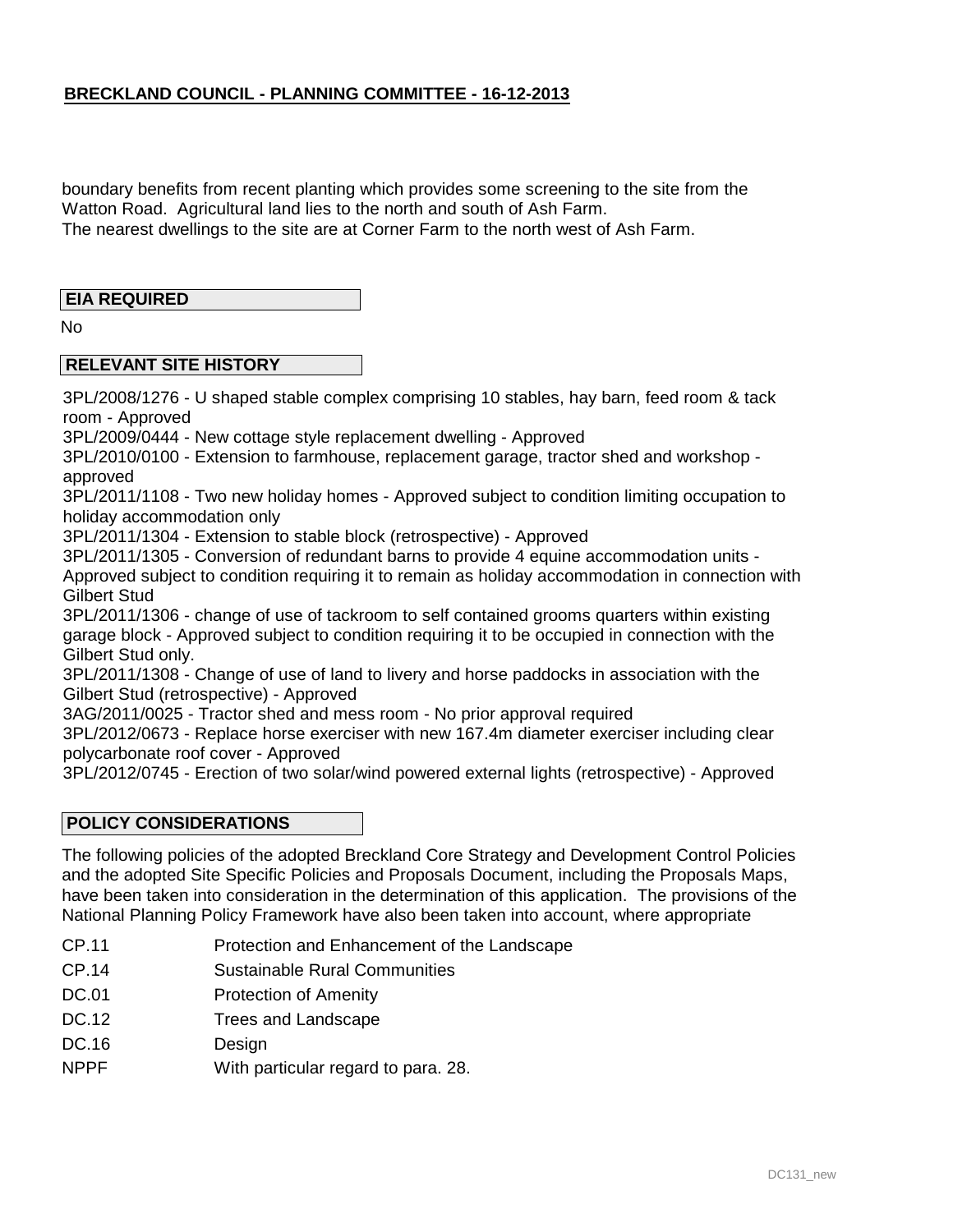### **CIL / OBLIGATIONS**

Not Applicable

### **CONSULTATIONS**

### **SHIPDHAM P C -**

The council have no objections to this application

### **SAHAM TONEY P C -**

No objection

### **OVINGTON P C -**

The Parish Council are happy with the proposed building but are concerned about the visual impact of such a large structure.

### **NORFOLK COUNTY COUNCIL HIGHWAYS**

No objections subject to condition in relation to use in connection with holding only in the interests of highway safety

### **REPRESENTATIONS**

Letters of objection from residents of King Row to the south east of the site raise concerns in relation to the creep of buildings into the countryside; its size which will create a dominant feature in the landscape and dwarf existing buildings on the site; no regard for screening; the need for such a large building based on what is produced on site; possible future uses; impact on rural character of the area.

### **ASSESSMENT NOTES**

\* The application is referred to Planning Committee as it is a major application where previous applications on the site have been considered by the Planning Committee and in the light of local concerns.

Principle of development

\* The NPPF and local policy seeks to support economic growth in rural areas and promote development and diversification of agricultural and other land-based rural businesses.

\* The proposal provides storage for hay produced on the holding in connection with other horse related uses already approved which is consistent with these aims.

Scale, design and materials appropriate to use and rural location

\* The scale and design of such a building is determined largely by what is to be stored and the equipment used for its movement. Whilst acknowledging the building is large, it is typical of those used for the storage of hay and straw produced on a holding and used on the site or sold on to support the enterprise. The building is open at floor level and finished in boarding and fibre cement cladding which is considered appropriate in such a rural location.

### Impact on wider landscape

- \* The site is generally open and the building will be visible in the landscape.
- Residents of King Row to the south east have raised concerns regarding the scale of the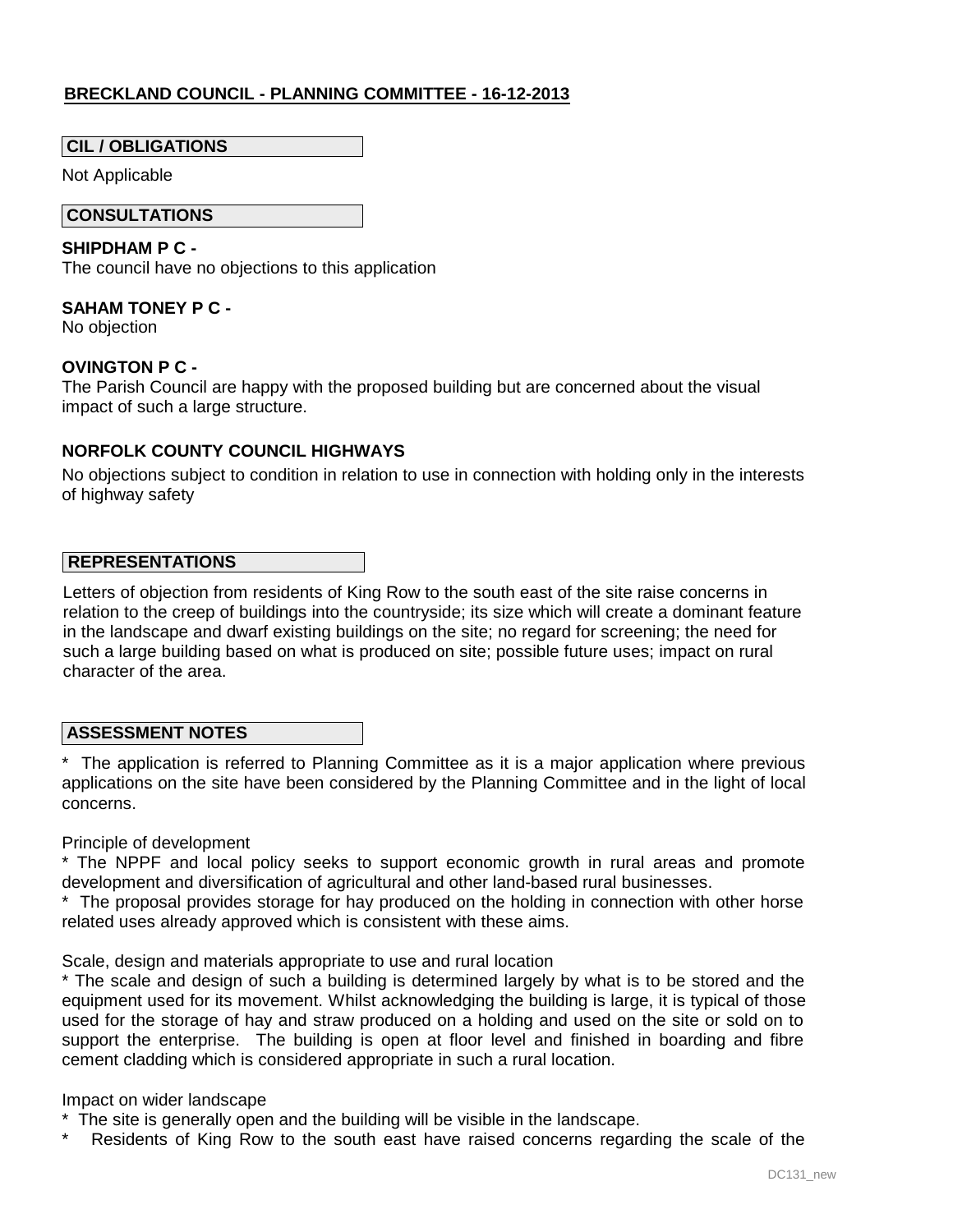building, encroachment into the countryside and impact on the rural landscape. Clearly the building cannot be hidden despite the presence of existing boundary vegetation and would be seen from various viewpoints. However, having regard to those properties on King Row, it would be seen as an extension of the existing built form at Ash Farm which comprises a variety of buildings associated with its use. The narrower gable would be that visible from the south and from Watton Road. Over the distance involved it is not considered the building would be overly intrusive.

Similarly, from the Watton Road, the building would be seen within the context of other buildings and, from this viewpoint, any impact would be softened by the planting to that boundary. \* No further planting is proposed or considered necessary in this situation.

#### Impact on amenity

Notwithstanding the issues raised above, the building is not considered likely to have a significant impact on the amenities of residential properties. The nearest properties lie to the west of the site, more than 220m away and not directly to the rear of those dwellings. The building is not considered likely to be intrusive.

\* Whilst acknowledging the concerns raised by residents of a dwelling to the south east of the site, over the distance involved (some 700m) the building is not considered likely to be intrusive or impact on residential amenity.

#### Control over future uses

\* In terms of future uses of the site, a condition requires the building to be used for the storage of hay produced on the holding only in order to retain control over future uses and in the interests of amenity and highway safety.

Whilst the building is considered acceptable for use in connection with the agricultural holding, alternative uses may result in impact on amenity and could result in additional traffic movement on a minor road which is not considered suitable to cater for any significant increase.

#### **Conclusion**

\* The proposal is generally in line with policy which seeks to promote rural enterprise and support agriculture. The building will not have a significant detrimental impact on the rural character of the landscape being well related to existing buildings within the site. Existing planting will soften views from Watton Road.

\* Over the distances involved, the building is not considered likely to be intrusive or result in significant detrimental impact on the amenities of residential properties.

\* Conditions will control future uses which could be incompatible with the rural setting or result in an increase in traffic movement, to the detriment of highway safety.

\* The application is recommended for approval

#### **RECOMMENDATION**

**Planning Permission**

# **CONDITIONS**

- **3007** Full Permission Time Limit (3 years)
- **3048** In accordance with submitted
- **3920** Use in connection with the holding only
- **4000** Variation of approved plans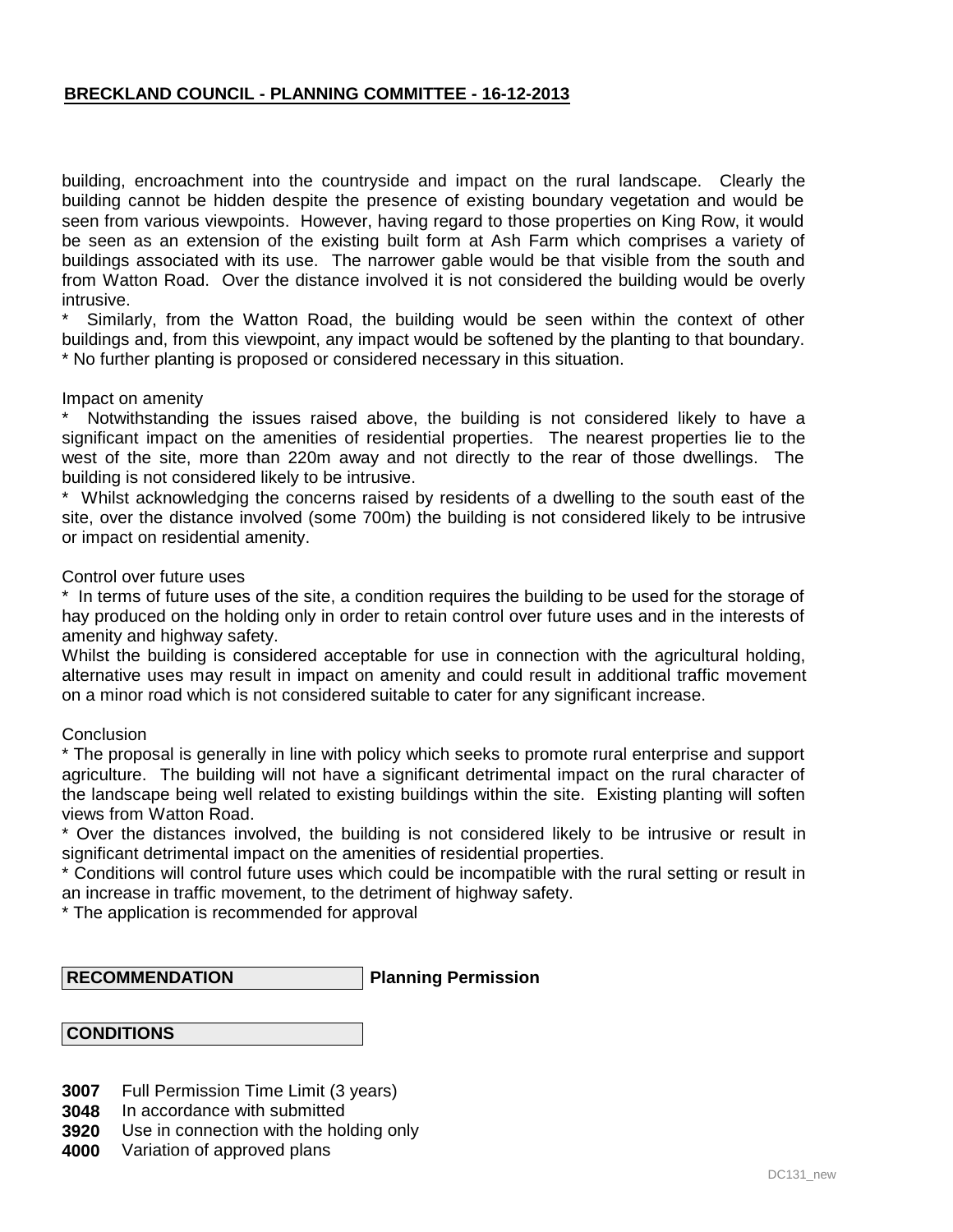- **3996** Note Discharge of Conditions
- **2000** NOTE: Application Approved Without Amendment
- **2009** Criterion E - Planning Apps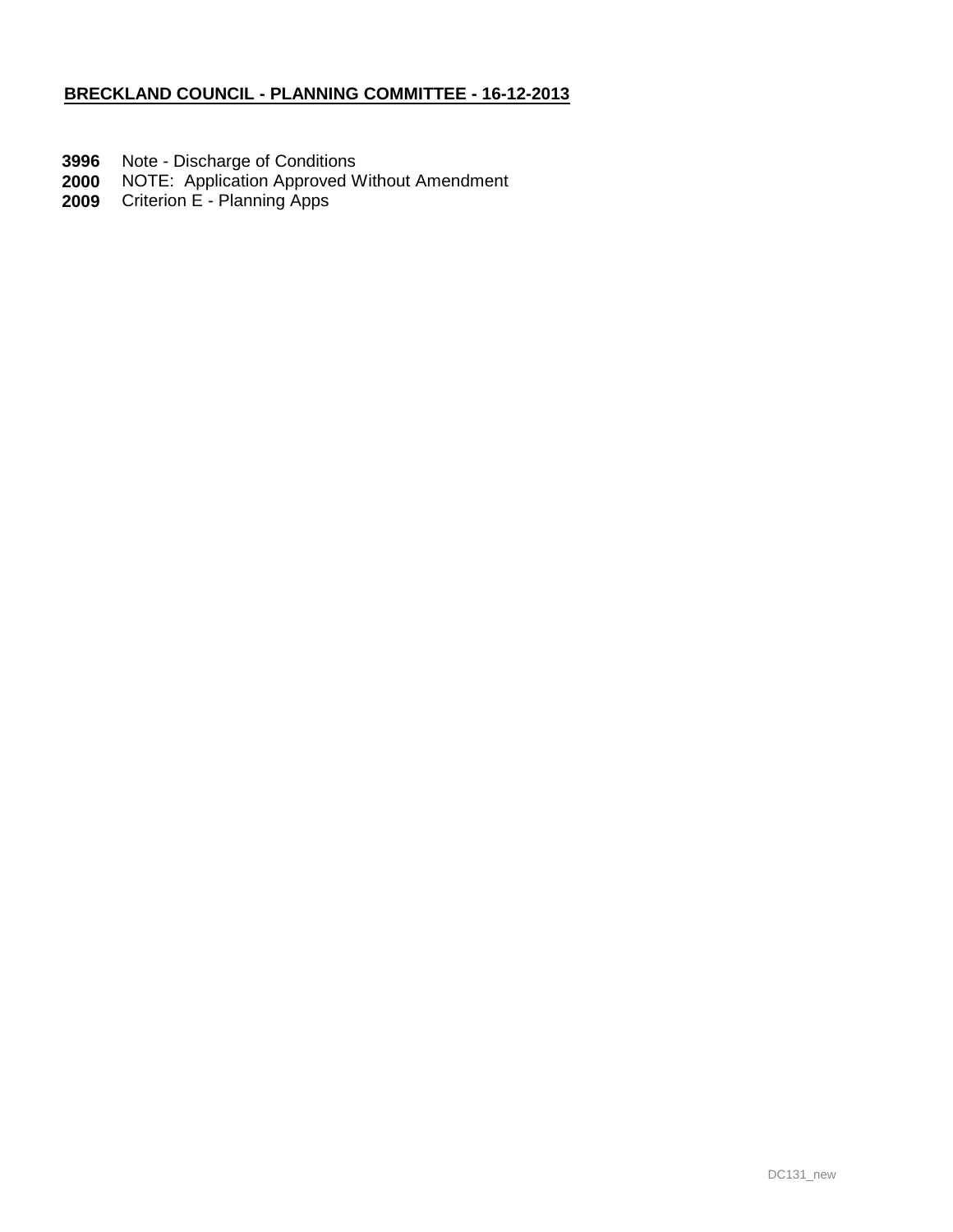| <b>ITEM</b>      | 4                                                                                            |  | <b>RECOMMENDATION : APPROVAL</b> |                |                            |   |
|------------------|----------------------------------------------------------------------------------------------|--|----------------------------------|----------------|----------------------------|---|
| <b>REF NO:</b>   | 3PL/2013/1006/F                                                                              |  | <b>CASE OFFICER: Paul Took</b>   |                |                            |   |
| <b>LOCATION:</b> | <b>HARLING</b>                                                                               |  | <b>APPN TYPE:</b>                | - Full         |                            |   |
|                  | Cloverfield                                                                                  |  | <b>POLICY:</b>                   |                | <b>Out Settlemnt Bndry</b> |   |
|                  | Lopham Road                                                                                  |  | <b>ALLOCATION: No Allocation</b> |                |                            |   |
|                  |                                                                                              |  | <b>CONS AREA: N</b>              |                | TPO:                       | N |
|                  | APPLICANT: Mr and Mrs. P. Burton<br>7 Greenfields East Harling                               |  | <b>LB GRADE:</b>                 | $\blacksquare$ |                            |   |
| <b>AGENT:</b>    | <b>Durrants Chartered Surveyors</b>                                                          |  |                                  |                |                            |   |
|                  | Durrants Chartered Surveyors Pump Hill House                                                 |  |                                  |                |                            |   |
| <b>PROPOSAL:</b> | Extension of approved residential development to provide 8 dwellings &<br>garages/cart sheds |  |                                  |                |                            |   |

#### **KEY ISSUES**

Principle of residential development Design and character Highway safety Affordable housing Open space Residential amenity

### **DESCRIPTION OF DEVELOPMENT**

This application seeks full planning permission for the erection of eight dwellings, four bungalows and four houses, a phase of the area known as "Cloverfields" on land off Lopham Road in East Harling.

The development comprises an extension of a partially developed phase of development of 17 dwellings that was originally granted at appeal in May 2011 (3PL/2010/1079/F) and was subsequently revised in November last year. The revison involved a change in the previously approved layout and the creation of a new additional access off Lopham Road. The proposed scheme is regarded as a second phase that in effect completes the development of the site.

#### **SITE AND LOCATION**

The application site is located adjacent to the south-eastern edge of the village of East Harling and is approximately 0.6 hectares. The site is north of Lopham Road and adjoins the existing residential estate known as The Hamblings situated to the west. Open fields are beyond to the north. A further housing development has been granted planning permission to the east which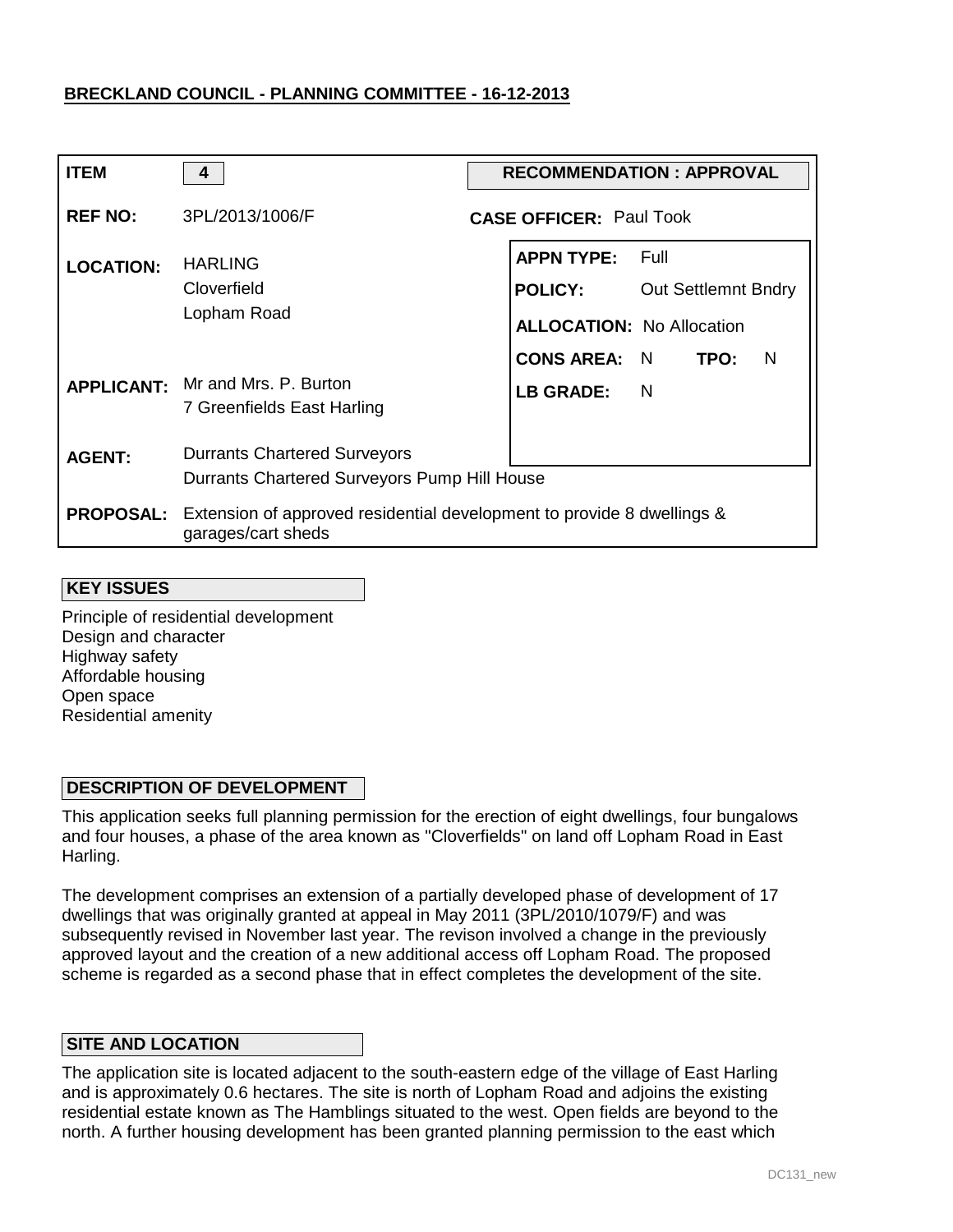results in this current parcel of land being virtually enclosed by development.

#### **EIA REQUIRED**

No

### **RELEVANT SITE HISTORY**

Full planning permission was granted at appeal for a proposed residential development of 17 houses on 10th January, 2011 (3PL/2010/1079/F)

There are a number of other applications which relate to this and the larger adjoining site as follows:-

3PL/2012/0946/F - Residential development of 17 dwellings - Approved 9/8/2013 3PL/2012/0786/F - Minor material amendment to ref 3PL/2009/1066/F to change the design of houses nos. 8, 10 and 12 - Approved 2/10/2012

3PL/2009/1066/F - Demolition of existing redundant industrial buildings and erection of 10 no. houses (Re-sub of 3PL/2008/0579/F) - Approved

3PL/2009/1065/F - Residential development of 15 houses (re-submission of planning application 3PL/2009/0589/F) - Refused 18/2/2010

3PL/2009/0589/F - Residential development (15 units) - Dismissed on appeal 1/10/2009

### **POLICY CONSIDERATIONS**

The following policies of the adopted Breckland Core Strategy and Development Control Policies and the adopted Site Specific Policies and Proposals Document, including the Proposals Maps, have been taken into consideration in the determination of this application. The provisions of the National Planning Policy Framework have also been taken into account, where appropriate

- CP.01 CP.05 CP.11 CP.12 **Housing** Developer Obligations Protection and Enhancement of the Landscape **Energy**
- CP.14 Sustainable Rural Communities
- DC.02 Principles of New Housing
- DC.04 Affordable Housing Principles
- DC.11 Open Space
- DC.12 Trees and Landscape
- DC.16 Design
- DC.19 Parking Provision
- NPPF With particular regard to para. 49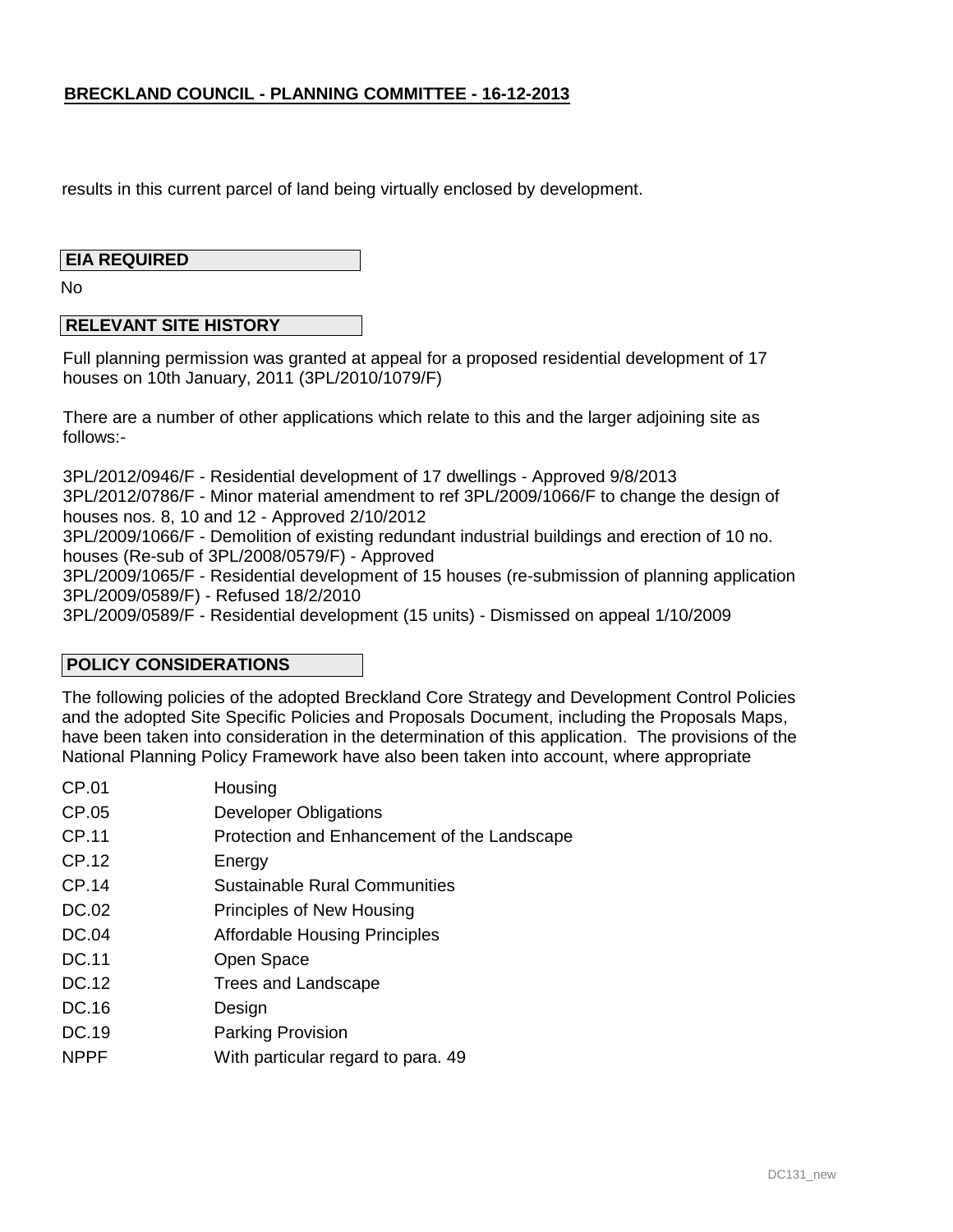### **CIL / OBLIGATIONS**

The development requires contributions to be made towards the provision of open space and affordable housing. Discussions have taken place with the Housing Enabling Officer and it has been agreed that the provision of additional affordable housing, at a level of 40% of the total development, can be provided within the approved, first phase of the development. This requirement, together with additional open space contribution, will have to be subject to the variation of the existing S106 Agreement.

### **CONSULTATIONS**

#### **HARLING P C -**

Harling Parish Council have no objections to this application

### **NORFOLK COUNTY COUNCIL HIGHWAYS**

Norfolk County Council as Highway Authority would have no objection to the grant of planning permission subject to the imposition of the conditions

### **CONTAMINATED LAND OFFICER**

Comments are awaited on request of additional information.

#### **ENVIRONMENTAL PLANNING**

The site is located outside of the existing settlement boundary for Harling as adopted under the Sites Specifics Policies and Proposals DPD (Jan 2012). The principle of residential development on this site needs to be considered against Policies SS1, CP1 and DC2 of the adopted Core Strategy and Development Control Policies DPD (2009).

This application forms part of a wider site which has already seen the granting of number of planning approvals, predominantly as a result of the lack of a five year housing land supply in the District, in particular application 3PL/2010/1079/F under previous National Planning Policy of PPS3, which gained approval on appeal.

Presently, Breckland cannot demonstrate an up to date five year supply of deliverable housing land as required by the National Planning Policy Framework (NPPF). Both Policies SS1 and CP1 of the Core Strategy identify that Harling is a suitable location for housing growth, and this site directly adjoins the existing settlement boundary.

Given the above and the planning history of the development, including the granting of permission on appeal, it is concluded that the proposed development is acceptable. The delivery of additional affordable units together with further contributions towards open space is a significant benefit, therefore, on balance, no policy objections are raised

### **REPRESENTATIONS**

A letter of objection raises concerns in respect of need for the development; its siting at the furthest point from the A11; site is outside the Settlement Boundary; lack of amenities/services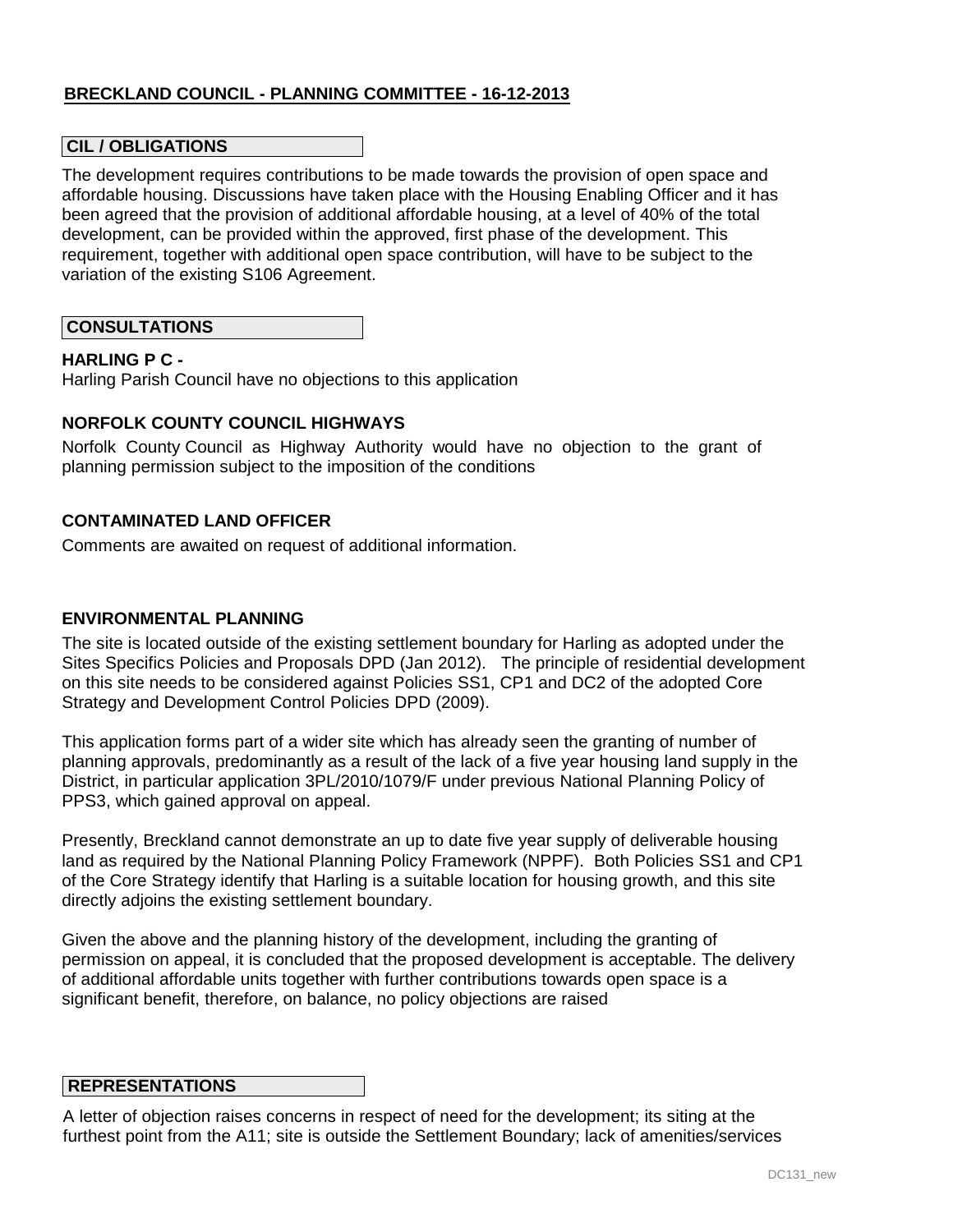for elderly or disabled; lack of opportunity to raise objections; backland development; does not improve or enhance the rural landscape; pressure on local services; regard should be had to guidelines which state that residential gardens should not be included in the strategic housing land availability assessment.

### **ASSESSMENT NOTES**

\* The application is referred to Planning Committee because it is a major application where Members have previously considered applications on adjacent sites and where there are housing supply implications.

### Principle of residential development

\* Whilst the site lies outside the Settlement Boundary for East Harling, the principle of residential development has been established on adjacent land through the granting of planning permission on various phases of development due primarily to the Council's lack of a 5 year housing land supply. With this in mind, the Council still does not possess a 5 year housing land supply and, as such, it is appropriate, in principle, to consider this site for housing.

#### Design and character

\* The layout and design of the proposed development is considered

acceptable as it follows the general theme and style of the adjacent, relatively recently approved development. The scheme provides for a mix of dwellings with four bungalows to the east of the access road and adjoining the existing, established development of The Hamblings. The single storey dwellings provide a suitable relationship and avoid issues of overlooking or overbearing scale.

\* The proposed development will be located between the existing development to the east and the approved development to the west and therefore will not create an intrusion into the wider countryside, maintaining the character of the locality.

\* Conditions have been imposed in respect of the materials to be used in the construction of the dwellings and these would be expected to be in keeping with the existing materials and those previously approved.

\* The belt of tall and imposing conifer trees along the western boundary are proposed to be replaced by more sensitive and appropriate planting and will be subject to a condition requiring a full landscape specification. This requirement had been endorsed by the existing residents as part of the previous application consultation and would make a positive contribution to the locality.

#### Highway safety

\* The Highway Authority has raised no objections subject to the imposition of conditions to ensure the works, including drainage, are carried out to a standard for adoption. The access road will be a continuation of the previously approved road that serves the first phase of 17 dwellings.

\* All dwellings have a minimum of two parking spaces.

#### Affordable Housing

\* Although this phase of development does not include the provision of affordable units, the applicant has confirmed that the relevant contribution would be met by providing additional affordable units to those already agreed on the adjacent phase which is also under the applicant's control. This would result in 8 dwellings being provided across the two phases which total 25 units (8 as part of this application and 17 from the previously agreed scheme). Whilst this equates to 32%, which is below the policy requirement of 40% as set out in DC4, it is due to the fact that one of the affordable units is to be a bungalow with disabled facilities which was specifically requested by the Housing Enabling Officer. This will involve a Deed of Variation of the existing S106 Agreement to ensure this course of action.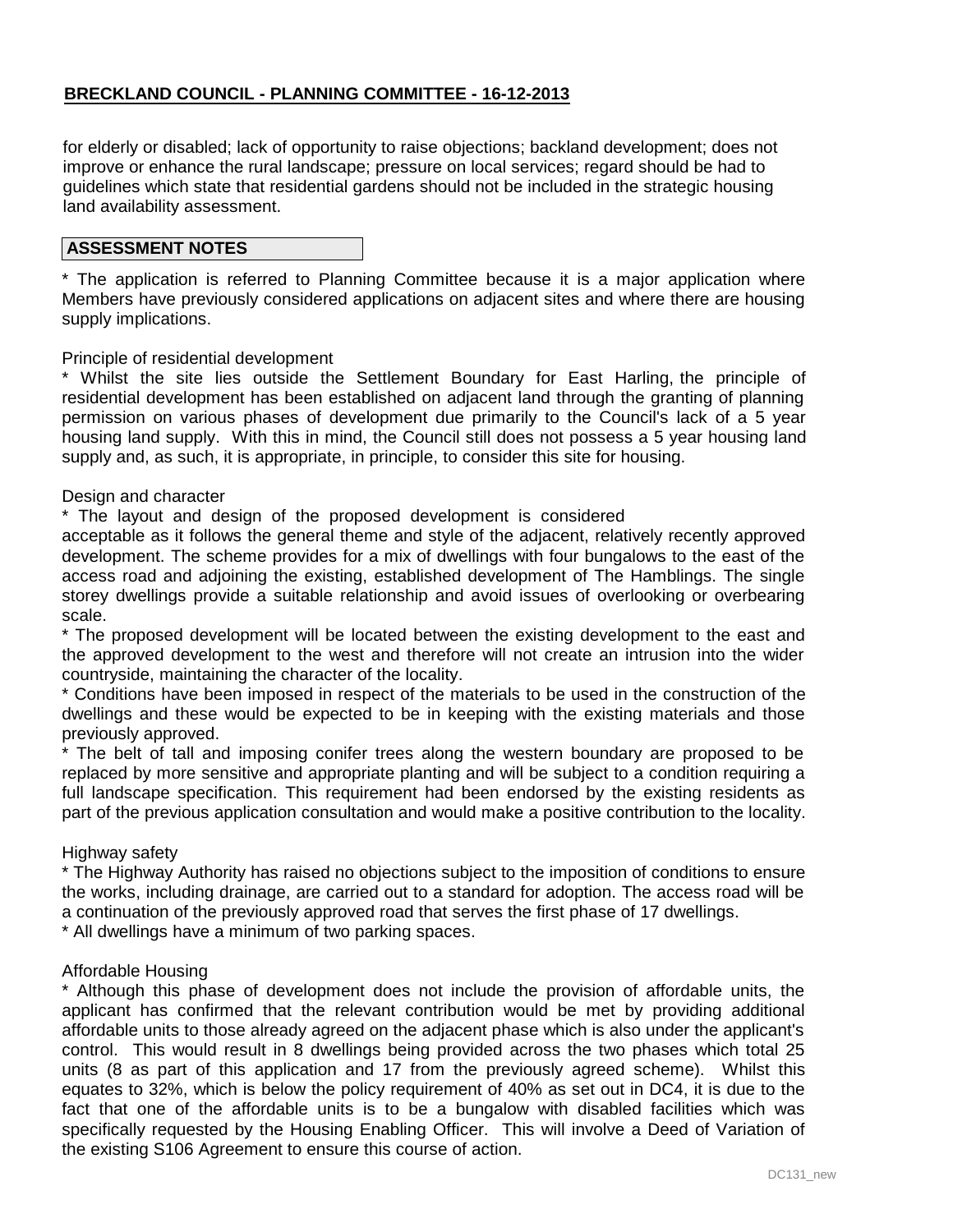### Open Space

\* The scheme requires that additional contributions be made towards the provision of open space. This will be achieved via a financial contribution secured through a suitable legal agreement.

\* The history and background of the area has resulted in the wider scheme being developed in a piecemeal fashion that makes it difficult to provide any meaningful open space on site. However, a small area has been indicated on the adjoining, previously approved, phase that could provide a Local Area of Play (LAP) for younger children. This would be secured via a legal agreement.

#### Residential amenity

\* The development continues the existing approved layout on the estate road.

\* The position of each dwelling within this proposed layout, when considering the design of each unit, including the position of all openings, results in a scheme which has adequate regard for the inter relationships between the dwellings proposed and those on the adjacent sites.

\* Furthermore, the provision of single storey dwellings adjacent existing development at The Hamblings protects residential amenity in respect of overlooking or overbearing scale.

**Conclusion** 

\* In conclusion, it is considered that the scheme for residential development

is acceptable given the Council's lack of a 5 year supply of housing land.

\* The design and layout has sufficient regard for its surroundings, would not compromise neighbour amenity and satisfies all highway safety requirements.

\* On this basis, and subject to the resolution of the relevant legal agreement, the application is recommended for approval.

### **RECOMMENDATION**

### **Planning Permission**

### **CONDITIONS**

- **3007** Full Permission Time Limit (3 years)
- **3048** In accordance with submitted
- **MT03** External wall and roof materials to be agreed
- **3944** Contaminated Land - Desk Study/Site Investigation
- **3946** Contaminated Land - Unexpected Contamination
- **3408** Landscaping - details and implementation
- **DE14** Boundary treatment
- **PD04** No PD for fences, walls etc
- **HA01** Standard estate road conditions
- **HA23** Garages- size and retention for parked vehicles
- **3992** Subject to variation of S106
- **4000** Variation of approved plans
- **3996** Note - Discharge of Conditions
- **2000** NOTE: Application Approved Without Amendment
- **2009** Criterion E - Planning Apps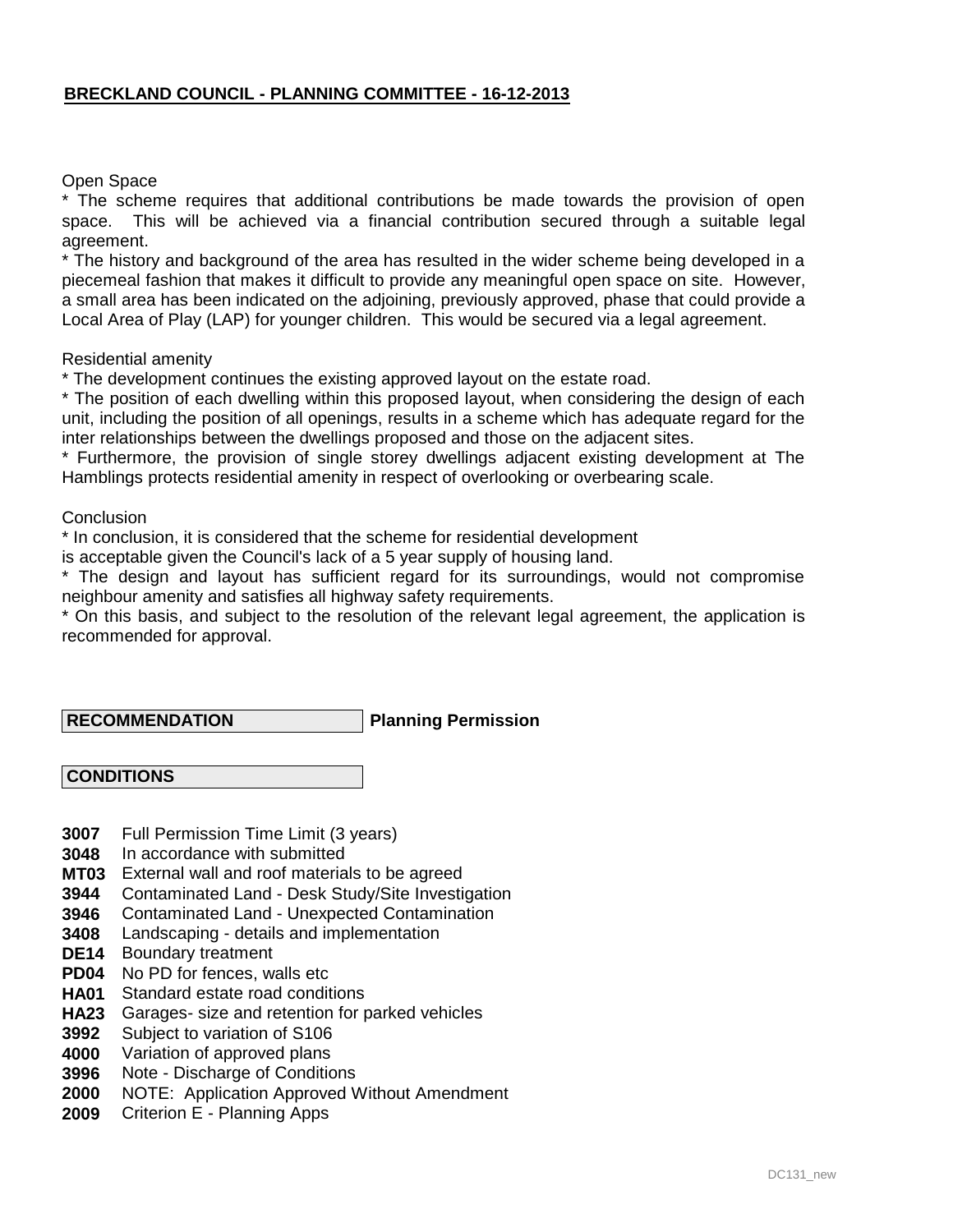| <b>ITEM</b>      | 5                                                                         | <b>RECOMMENDATION: APPROVAL</b> |                                     |                              |  |  |
|------------------|---------------------------------------------------------------------------|---------------------------------|-------------------------------------|------------------------------|--|--|
| <b>REF NO:</b>   | 3PL/2013/1015/F                                                           |                                 | <b>CASE OFFICER: Jayne Owen</b>     |                              |  |  |
| <b>LOCATION:</b> | <b>SWAFFHAM</b><br>38 Mill Farm Nurseries                                 |                                 | <b>APPN TYPE:</b><br><b>POLICY:</b> | – Full<br>In Settlemnt Bndry |  |  |
|                  |                                                                           |                                 | <b>ALLOCATION: No Allocation</b>    |                              |  |  |
|                  |                                                                           |                                 | <b>CONS AREA: N</b>                 | TPO:<br>- N                  |  |  |
|                  | APPLICANT: Mr & Mrs D Maclean<br>Tower Meadow Industrial Estate Castle Ac |                                 | LB GRADE: N                         |                              |  |  |
| <b>AGENT:</b>    | Matthew Gosling Arch. Design<br>6 Hawthorn Close Watlington               |                                 |                                     |                              |  |  |
|                  | <b>PROPOSAL:</b> Construction of a detached dwelling with parking         |                                 |                                     |                              |  |  |

### **KEY ISSUES**

Principle of development Design and appearance **Amenity** Other issues

### **DESCRIPTION OF DEVELOPMENT**

The application seeks planning permission for a single storey detached two bedroom dwelling with parking to the side and frontage, on land which currently forms part of the garden to the south of 38 Mill Farm Nurseries. A new access would be formed to the southern side of the plot. Materials are proposed to be agreed by way of an appropriate planning condition. The site is currently screened with 1.8 m high timber fencing on the western and southern boundaries. A new 1.8 high close boarded timber fence will be provided between the existing and new property on the northern boundary which will reduce in height towards the frontage. The front boundary will remain relatively open.

### **SITE AND LOCATION**

The site lies within the Settlement Boundary of the town of Swaffham and currently forms part of the garden to the south of 38 Mill Farm Nurseries. The site is surrounded by residential dwellings predominantly comprising detached single storey and chalet type properties.

### **EIA REQUIRED**

No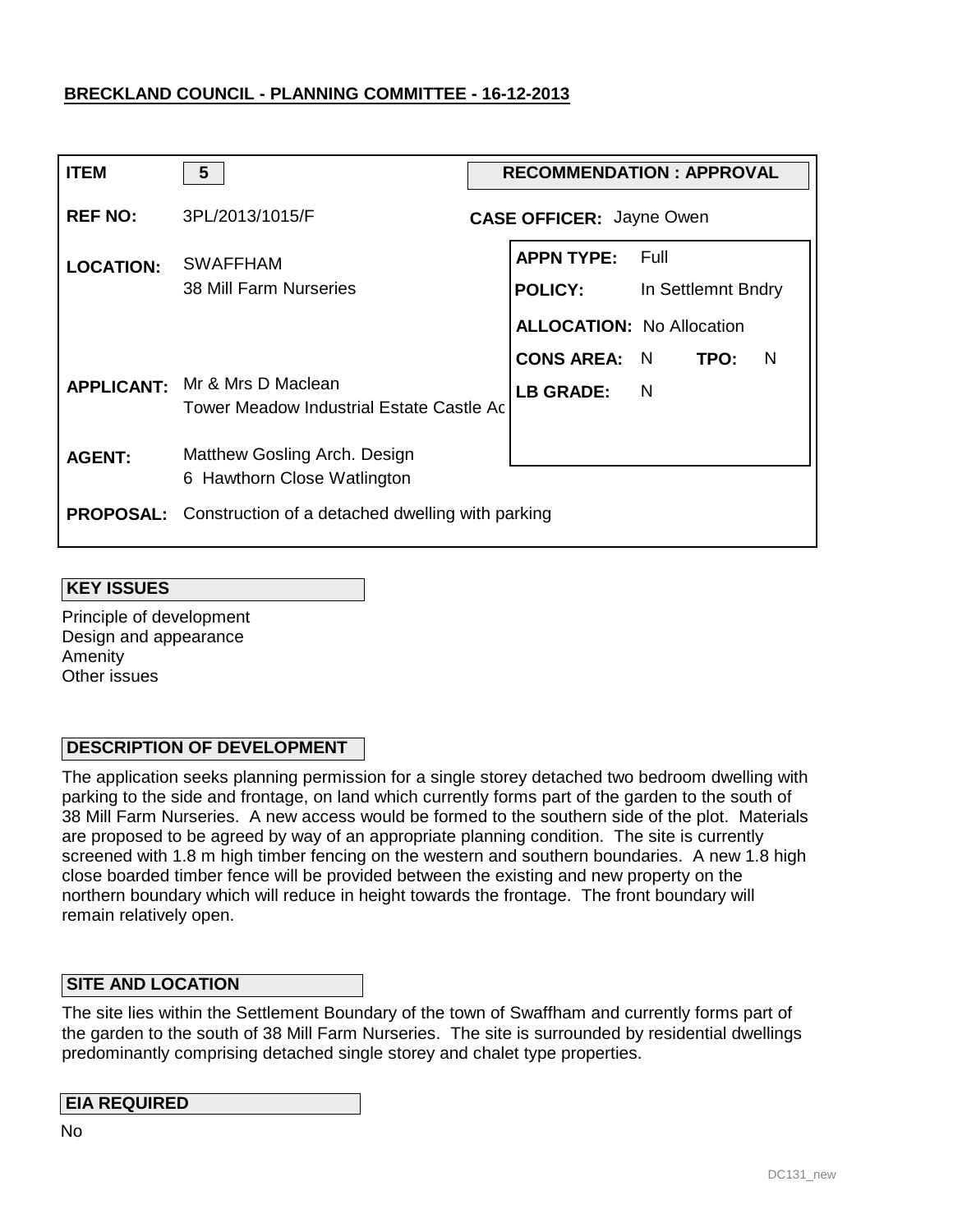### **RELEVANT SITE HISTORY**

3PL/2013/0684/F - Erection of detached dwelling and garage - Refused 3PL/2013/0285/F - Construction of detached dwelling and garage - Refused

### **POLICY CONSIDERATIONS**

The following policies of the adopted Breckland Core Strategy and Development Control Policies and the adopted Site Specific Policies and Proposals Document, including the Proposals Maps, have been taken into consideration in the determination of this application. The provisions of the National Planning Policy Framework have also been taken into account, where appropriate

- CP.09 Pollution and Waste
- DC.01 Protection of Amenity
- DC.02 Principles of New Housing
- DC.11 Open Space
- DC.12 Trees and Landscape
- DC.16 Design
- DC.19 Parking Provision
- NPPF With particular regard to paragraphs 47-55 and 56-66.

### **CIL / OBLIGATIONS**

The Council seeks to enter into Planning Obligations to provide necessary local infrastructure requirements on development sites. This could include, where necessary, for development to deliver site specific open space, connection to utility services (as required by legislation), habitat protection/ mitigation, transport improvements and archaeology. In relation to open space, the Council has identified a shortfall of outdoor sports provision and children's play space across the district. The evidence for this shortfall is found in the Council's Open Space assessment. Therefore, to remedy the identified shortfall, the Council seeks Unilateral Undertakings to provide contributions towards open space improvements under the provisions of adopted Policy DC11 where developments would not meet the threshold for on-site provision. In light of the evidenced shortfall of open space, the Council considers that these contributions are demonstrably improving open space provision in areas of evidenced shortfall and therefore comply with Regulation 122 of the CIL Regulations.

The Council is intending to implement CIL in 2014. As such, the payment of CIL and S106 obligations will be used for different requirements, and developments will not be charged for the same items of infrastructure through both obligations and the levy. Once adopted, CIL funds will replace contributions towards off-site infrastructure.

#### **CONSULTATIONS**

**SWAFFHAM TOWN COUNCIL - No Comments Received**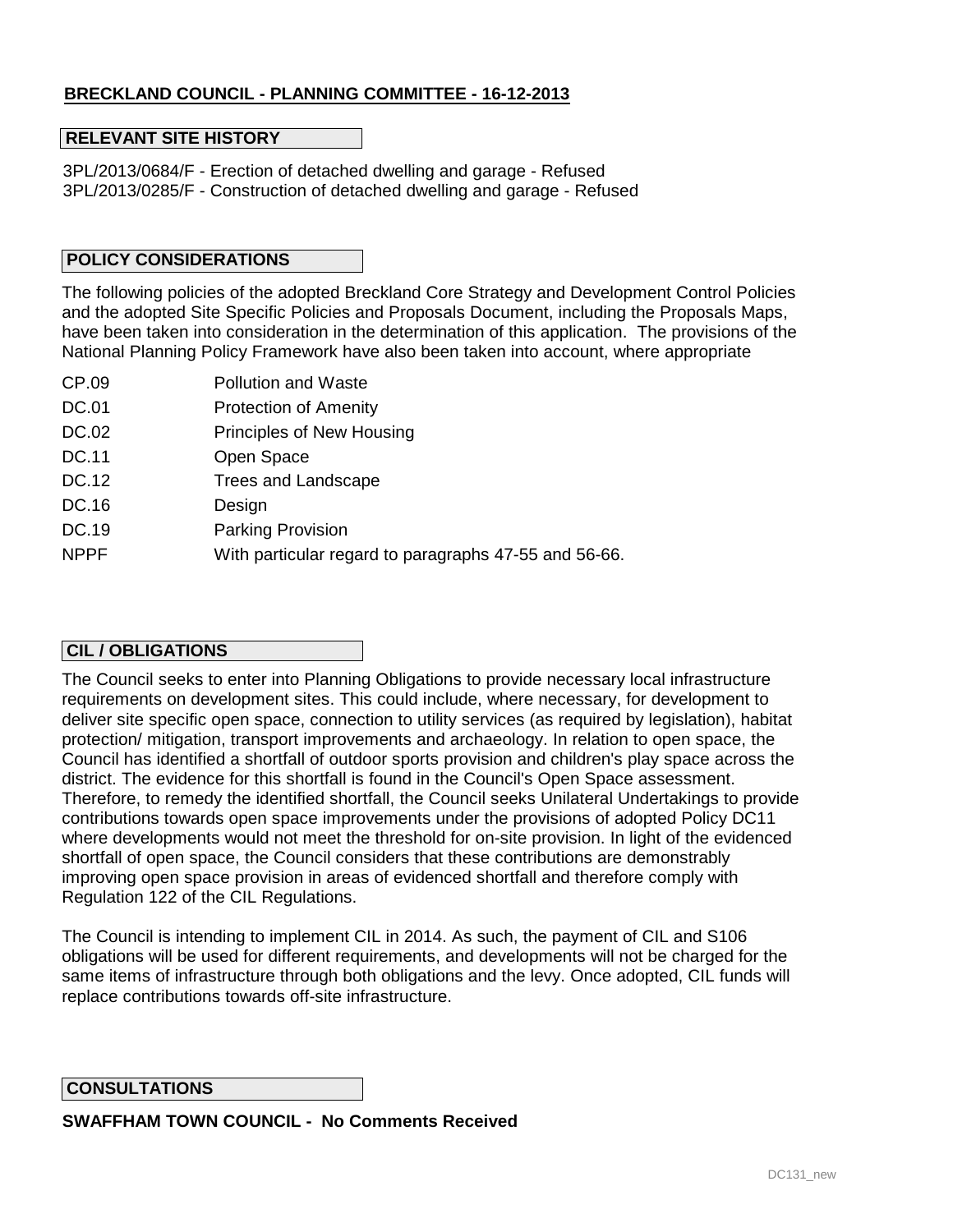### **NORFOLK COUNTY COUNCIL HIGHWAYS**

No objections subject to conditions.

### **CONTAMINATED LAND OFFICER**

No objections

### **REPRESENTATIONS**

Three letters of objection have been received raising concerns relating to:- overlooking; design; scale and being visible across the rear of back garden; that the proposal remains similar to the previously refused schemes and is still too big for the site.

Nine further letters of representation raising the following issues;

proposed build will enhance the estate; garden at 38 has at times been poorly maintained and a sympathetic new build will improve appearance; application is welcomed; the size of the proposed build is more in keeping with surrounding properties and similar new builds in the area; the building is in proportion to the plot and its surrounding area.

### **ASSESSMENT NOTES**

\* The application is referred to Planning Committee for consideration as it is a resubmission of two similar proposals which were recently refused by Members at meetings held on the 3rd June 2013 and 2nd September 2013.

#### Principle of development

\* The site lies within the Settlement Boundary of the town of Swaffham. Core Strategy Policy DC2 provides that within the Settlement Boundaries as defined on the proposals map, new housing development will be permitted.

#### Design and appearance

\* The previous proposals were refused on the grounds of size and scale. The scheme has been further amended by virtue of revisions to the proposed access arrangement and a reduction in the number of bedrooms from three to two, with a consequent reduction in size of 300mm from the overall width compared to the previous application and the garage and first floor accommodation has been removed completely.

\* The street scene is predominantly characterised by detached residential dwellings comprising mainly single storey and chalet type properties and the proposed dwelling reflects this character by virtue of its overall size and height which is consistent with those adjacent and the retention of space between the proposed and adjacent dwellings. A street scene drawing submitted with the application satisfactorily demonstrates that it would have an acceptable relationship within the established street scene in this locality.

\* Materials remain to be agreed and therefore a condition requiring agreement of full details would be attached to any planning permission granted.

\* It is considered that the dwelling is provided with an adequate amount of amenity space, parking and turning provision and it is, therefore, not considered that the proposal would result in an overdevelopment of the plot.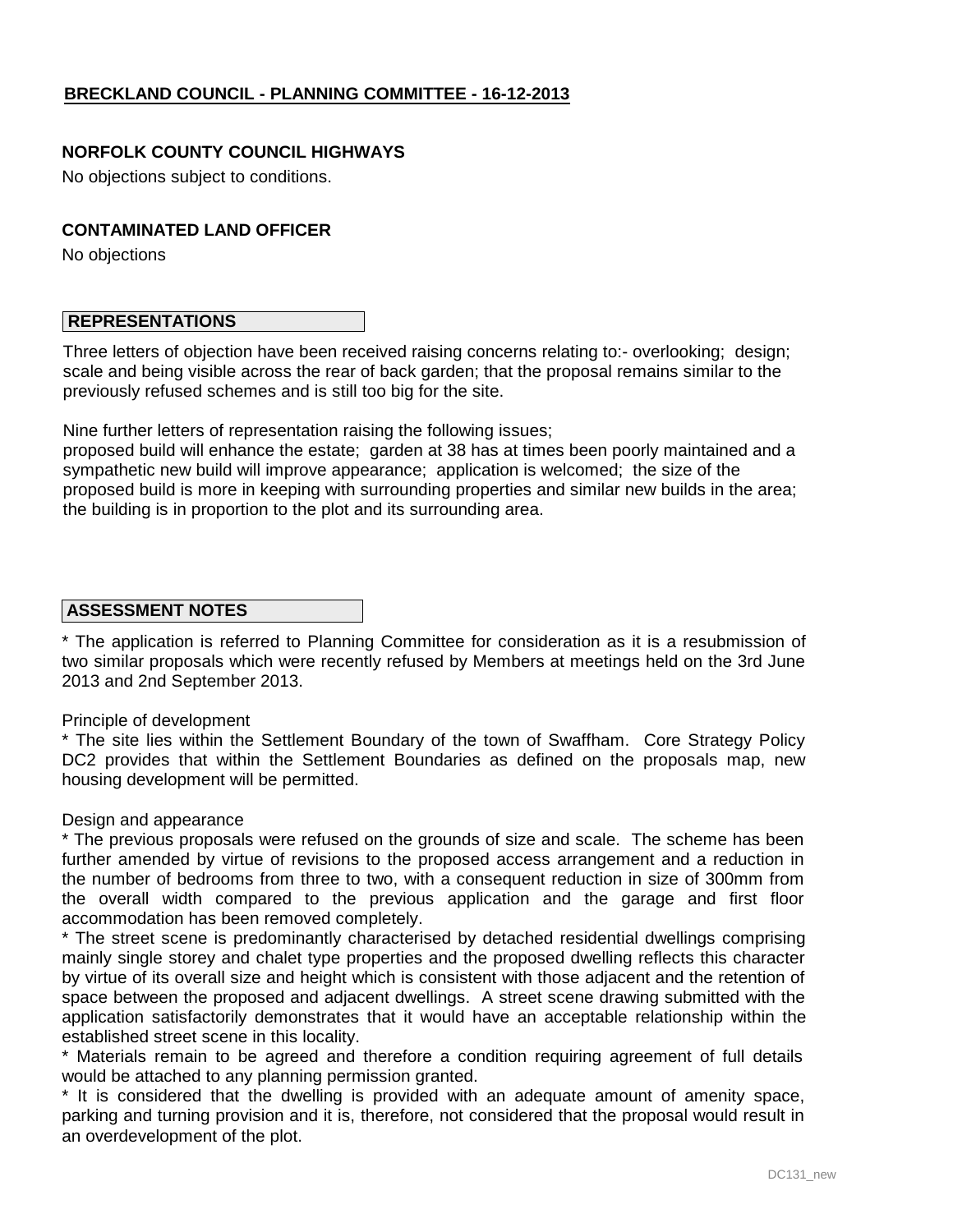### Amenity

\* With respect to potential overlooking, there would be no first floor windows which would face towards the dwellings to the north and south or within the western elevation facing towards the rear garden of 39 Mill Farm Nurseries therefore no significant loss of privacy will occur. In respect of the glazed element in the gable of the western elevation, it is evident that there would be insufficient head height for a mezzanine type floor to be fitted.

\* In terms of light and outlook, having regard to the significant distances to neighbouring properties, the overall size of the proposal and in relation to the movement of the sun, the scheme would not significantly compromise such amenities.

\* In summary, it is considered that the proposed development would not have a significant impact on existing levels of residential amenity with respect to neighbouring dwellings.

Other issues

\* Core Strategy Policy DC11 requires all new residential development to provide a contribution towards outdoor playing space. A signed and completed unilateral undertaking forms part of the submission.

\* Norfolk County Council Highways have been consulted on the proposal and no objections have been raised subject to conditions and an informative.

\* The Council's Contaminated Land Officer has been consulted on the proposal and no objections have been raised.

**Conclusion** 

\* The principle of new residential development inside the Settlement Boundary is acceptable in accordance with Policy DC2 of the adopted Core Strategy.

 \* It is considered that the dwelling is of an acceptable scale, massing, design and appearance having regard to existing built form.

\* It is also considered that the proposal would have an acceptable relationship with adjacent properties and would not compromise highway safety.

\* With this in mind, the application is recommended for approval.

**Planning Permission RECOMMENDATION**

 **CONDITIONS**

- **3007** Full Permission Time Limit (3 years)
- **3048** In accordance with submitted
- **MT03** External wall and roof materials to be agreed
- **3920** Boundary screening
- **3920** Highway condition - as plan; drainage
- **3920** Highway condition - parking wtc provided and retained
- **PD07** No PD for classes A B C D & E
- **4000** Variation of approved plans
- **3996** Note - Discharge of Conditions
- **3995** NOTE - Unilateral undertakings
- **3950** Highways Note